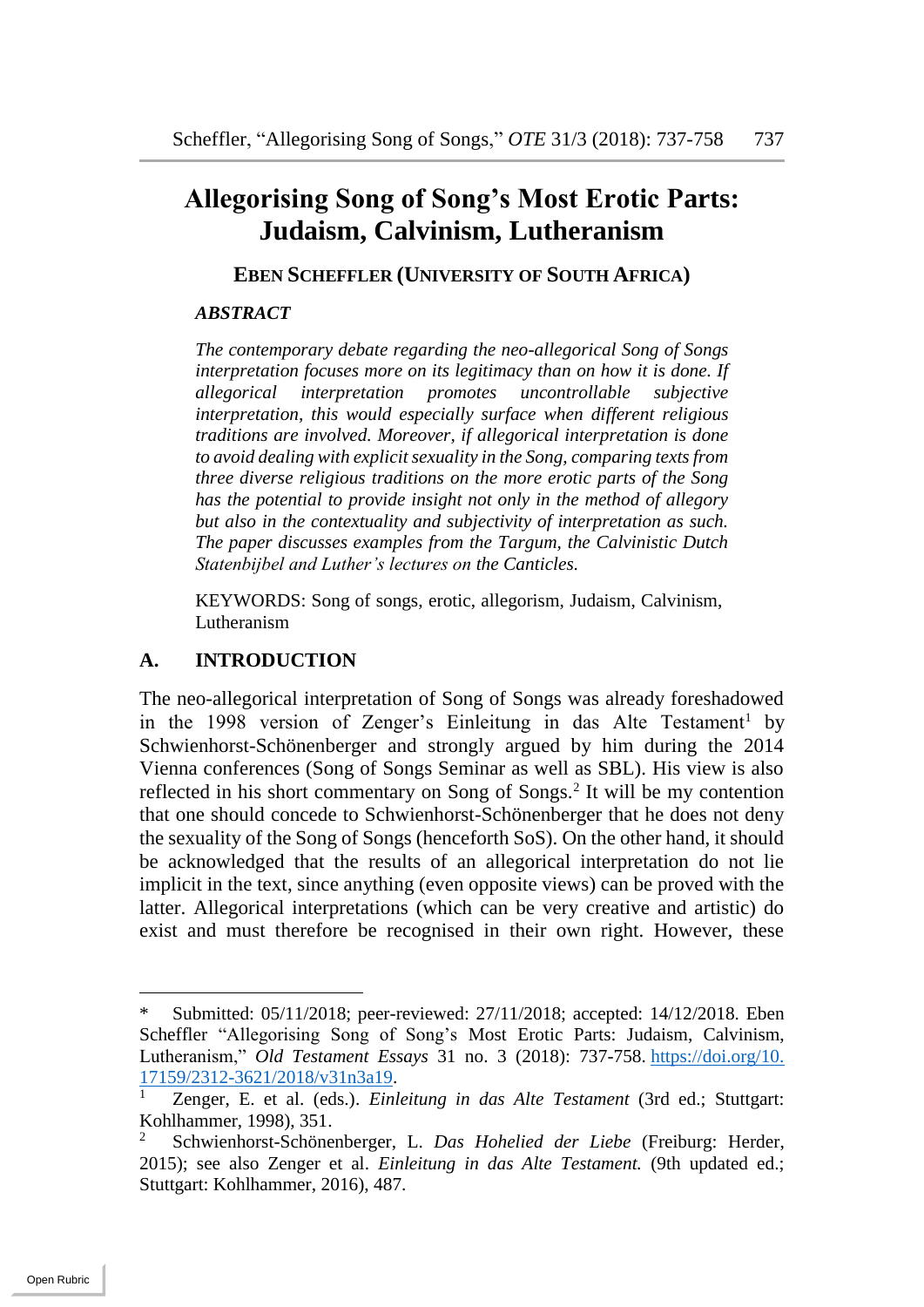interpretations function on the level of hermeneutics and therefore always remains interpretation and not exegesis.

In what follows, I will pursue allegorical interpretation by comparing the Targum on SoS (2018)<sup>3</sup>, Luther's lectures on SoS<sup>4</sup> and the Dutch Statenbijbel<sup>5</sup> in order to gain more insight into their creativity and contextuality. Moreover, the purpose is also to gain insight into the contextuality of interpretation and exegesis as such.

In this contribution, attention will be paid to the most erotic parts (pun intended) of SoS. This is due to the fact that it is often alleged that SoS has been, since the time of Rabbi Akiba,<sup>6</sup> interpreted allegorically in order to avoid its explicit sexuality. Assuming that the pericopes in which eroticism appear have been sufficiently exegetised (in a modern sense, indicating their erotic connotations) elsewhere, some 20 texts will be considered, which most modern commentators<sup>7</sup> consider as being unmistakenly erotic. But immediately one should take into account what Holman<sup>8</sup> argues, namely that the erotic parts of the Song also appear in veiled or metaphoric language and are dependent on the

 $\mathfrak{Z}$ <sup>3</sup> The Targum to Song of Songs is available in both European and Yemenite manuscripts. The Aramaic text used in this translation is that of Melamed 1919-1922. The translation by Jay C. Treat began as an adaptation of the translations by Pope 1977. For the purposes of this contribution and constraints of space the discussions will be limited to English translations. As for the *Statenbijbel,* relevant translations into English have been done by me.

<sup>4</sup> Martin Luther, *Notes on Ecclesiastes. Lectures on the Song of Solomon. Treatise on the last words of David* (ed. By Jaroslav Pelikan; Luther's Works Vol. 15; Saint Louis: Concordia Publishing, [1539] 1972), 190-264.

 $\frac{5}{6}$  Statenbijbel 1637:643-663.

<sup>6</sup> According to Akiba, the youth of his day would impiously relish a literal interpretation.

<sup>7</sup> E.g. W. Rudolph, *Das Buch Ruth, Das Hohelied, Die Klagelieder* (KAT 17. Gütersloh: Gerd Mohn, 1962); G. Gerleman, *Ruth, Das Hohelied* (Neukirchen: Neukirchener Verlag. 1965); Marvin H. Pope, *Song of Songs: A New Translation and Commentary* (The Anchor Bible 7C; New York: Doubleday & Company, 1977); H. Ringgren, 'Das Hohelied' in *Das Hohelied/Klagelieder/Das Buch Ester* (eds. Ringgren, H. & Kaiser, O.; 3rd ed.; ATD 16/2; Göttingen: Vandenhoeck & Ruprecht, 1981), 253- 292. Müller, H.-P.. "Das Hohelied," in *Das Hohelied/Klagelieder/Das Buch* (eds. Ester H.-P. Müller, O. Kaiser, & J.A. Loader; 4th ed.; ATD 16/2; Göttingen: Vandenhoeck & Ruprecht, 1992), 1-90; O. Keel, *The Song of Songs: a continental commentary* (Trans. by F.J. Gaiser; Minneapolis: Fortress Press, 1994); D Carr, *The erotic word: Sexuality, Spirituality and the Bible* (Oxford: Oxford University Press, 2003); S Fischer, *Das Hohelied Salomos zwischen Poesie und Erzählung* (Tübingen: Mohr Siebeck, 2010); F. Landy, *Paradoxes of paradise: Identity and difference in the Song of Songs* (2nd ed.; Sheffield: Sheffield Phoenix Press, 2011).

<sup>8</sup> Jan Holman, "Pleidooi voor een onderaards Hooglied: Resultaten van een cultureel-antropologische lazing," *Tijdschrift voor Theologie* 37 (1997):113-131.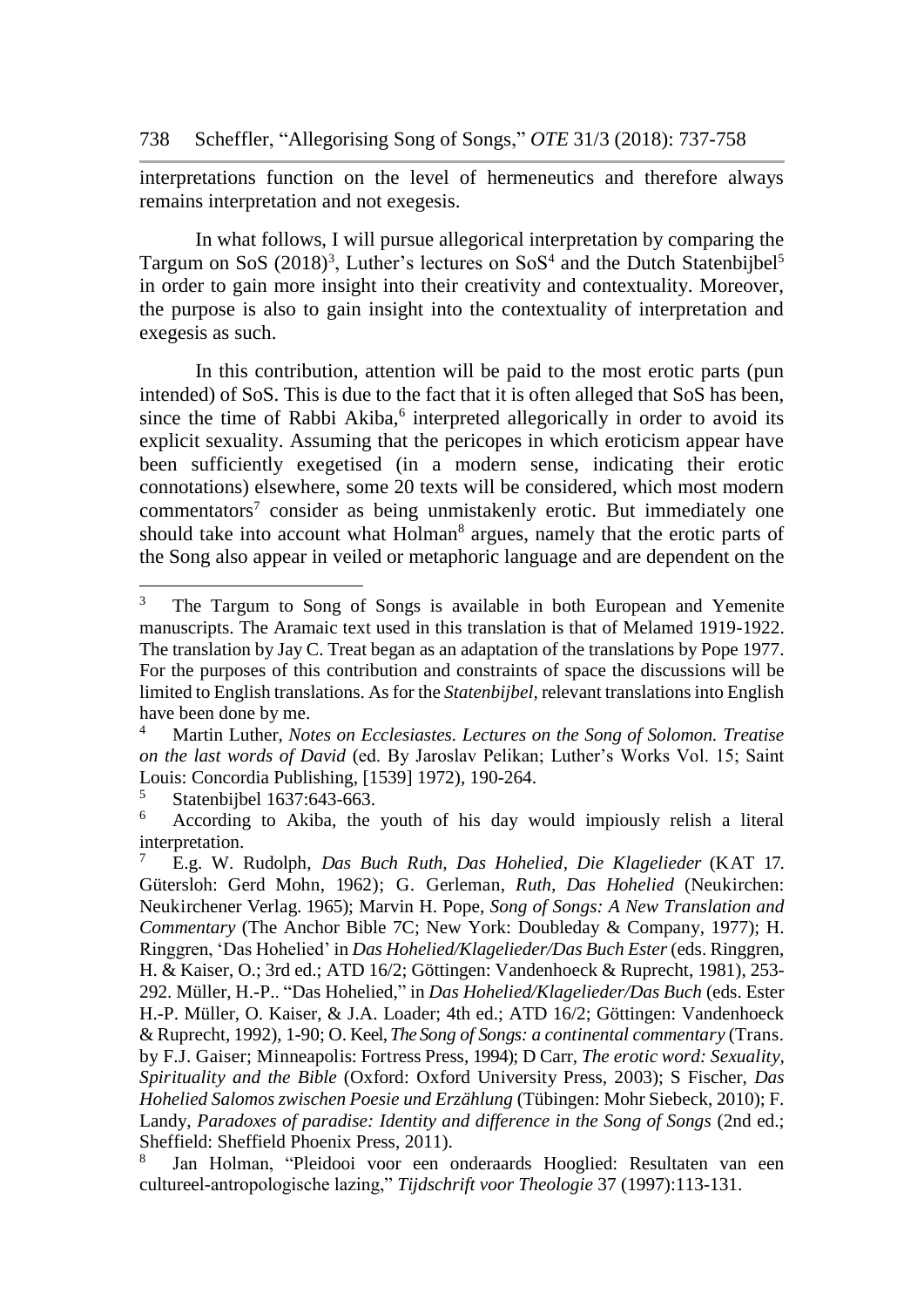eye of the beholder. According to Holman, many parts of the Song can be likened to a three-story house, first the erotic, second the literal, and thirdly a spiritual interpretation (reminding one of the distinctions made by the Antiochian school of exegesis in the early church). If his theory resolves the debate around SoS's allegorical versus erotic interpretation is an open question.

# **B. THE TARGUM, LUTHER AND THE STATENBIJBEL ON TWENTY EROTIC REFERENCES IN SONG OF SONGS**

# **1. Repeated and passionate kissing (1.2)**

The eroticism of SoS is not confined to sections where breasts or genitalia are mentioned or implied. Exum is right that with the opening verses ('Let him kiss me with the kisses of his mouth for your caresses are better that wine,') 'desire bursts suddenly and dramatically onto the scene<sup>39</sup>. According to Pope<sup>10</sup> the kisses are undoubtedly the lovers deep (French?) kisses.

The Targum renders 1.2 as follows:

Solomon the prophet said: 'Blessed be the name of YY who gave us the Torah by the hand of Moses the great scribe, inscribed on two tablets of stone, and [gave us] six orders of the Mishnah and the Gemara by oral tradition, and conversed with us face to face (as a man who kisses his companion) out of the great love with which He cherished us, more than the seventy nations.'

The Targum is actually not a direct translation but a version in which the Hebrew text is interpreted<sup>11</sup>. Therefore, it is comparable to commentaries like that of Luther or the Statenbijbel. As can be seen above the kisses are related to the giving of the Law and the latter's later interpretations (Mishna, Talmud) and therefore anachronistic. However, the idea of kisses as an expression of love is not absent, but it refers to God's preferential love for Israel.

According to Luther<sup>12</sup> 'kisses are signs of love and favour... He shows favour to this government, He kisses it, He honours it with all manner of blessings and love'. The caresses of 2b are translated by Luther as breasts (from the LXX and Vulgata) and for him it refers to 'doctrine by which souls are fed'<sup>13</sup> . The latter is compared to wine for it (the doctrine) gives pleasure.

l

<sup>9</sup> J. C. Exum, *Song of Songs: A Commentary* (OTL: London: SCM. 2005), 92.

<sup>&</sup>lt;sup>10</sup> Pope, *Song of Songs*, 297-298.

Ibid., 21.

<sup>12</sup> Luther, *Notes on Ecclesiastes*, 196.

Ibid.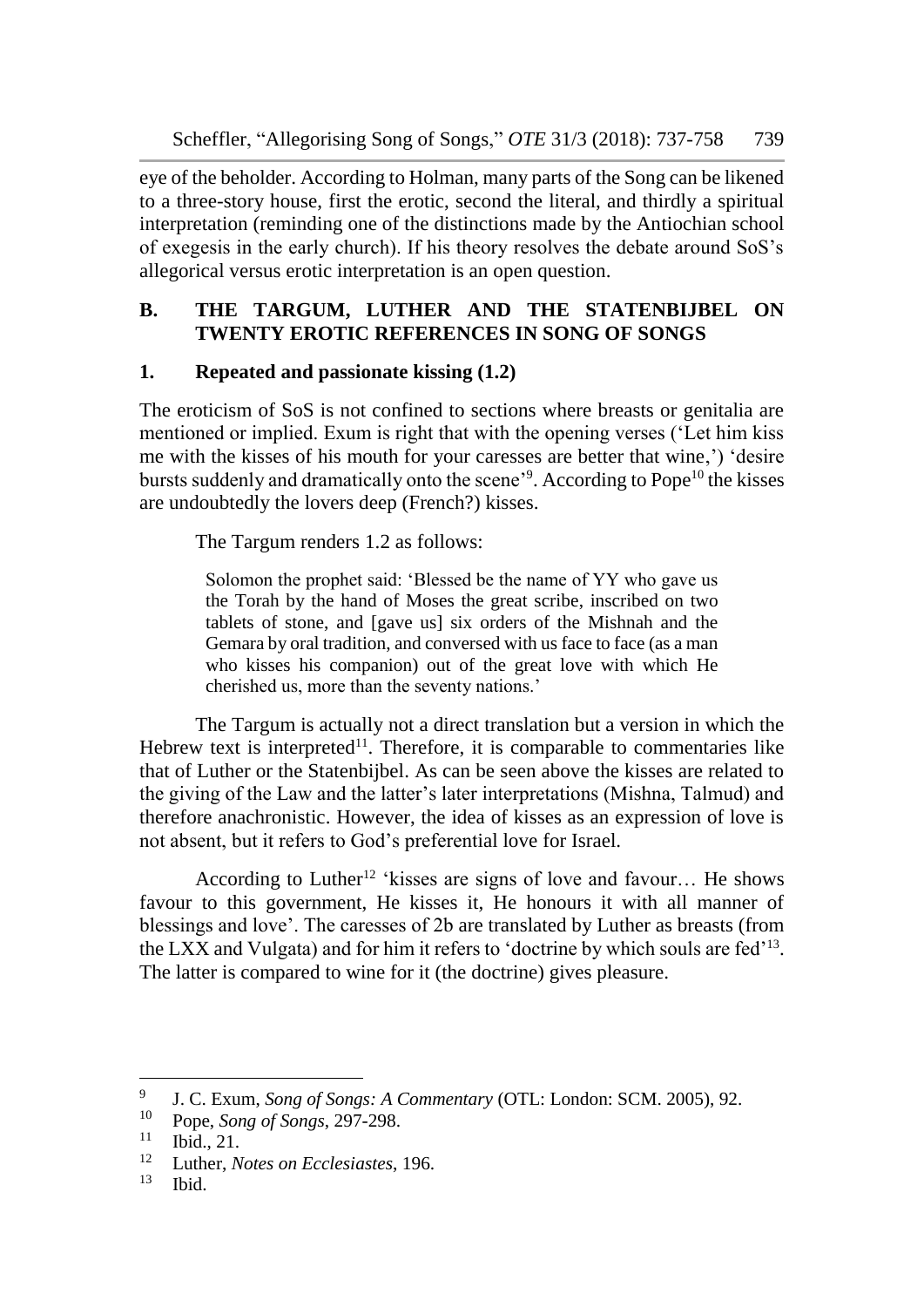# 740 Scheffler, "Allegorising Song of Songs," *OTE* 31/3 (2018): 737-758

Luther reads the Song politically.<sup>14</sup> God is the male lover, but the human component is the state or government with all its functions and officials. Throughout his commentary, though there is a shift of focus, in the first chapters the focus is on the government of Luther's day, then Solomon's government (quite contextual!) and finally the church (ch 8).

According to the Statenbijbel's commentary<sup>15</sup>, the words of 1.2 are those of the bride, the congregation or church, about the Bridegroom, Jesus Christ. God is not mentioned but implied by Jesus Christ. Kisses refer to Christ's love and the plural especially to the 'richness of his multiple grace'. The mouth refers to the Word of Christ. The dodeka, caresses, refer to the outstanding love and good deeds done to the congregation.

From the outset, one can therefore see that the human component in the Targum is Israel; for Luther, it is the German (Christian) state and for the Statenbijbel, it is the church of Christ. Nowhere is the erotic component denied: in all three interpretations, kisses refer to love, though in the Targum especially the Law.

#### **2. Taking her in the chambers–to do what? (1.4)**

According to Exum it is clear from v. 4 that the woman and her beloved (which is king to her) delight in one another in his chambers (the motif appears also in the rest of the book).<sup>16</sup> She is so besotted with him that she imagines all women would be. A harem situation is therefore unlikely. It is left to the reader's imagination that the "delight in one another" implies sexual activity.

The imagination of the Targumist however, went in another direction: being drawn to Mount Sinai to receive the Law. The delight, the rejoicing is not that of two people in one another, but the delight in the Law. The rendering of the Targum is quite creative:

> When the people of the House of Israel went out from Egypt, the Presence<sup>17</sup> of the Lord of the World was their leader; it went before them with a pillar of cloud by day and with a pillar of fire by night. The righteous of that generation said: 'Master of all the World, draw us after you and we will run after the path of your goodness. So draw us near to the base of Mount Sinai and give us your Laws from your treasure house of the Firmament. And we will rejoice and be glad with

l

<sup>&</sup>lt;sup>14</sup> For a respectable introduction to Luther's thought that serves well as a background for his commentary on Canticles, see H. Küng, *Grosse christliche Denker* (München: Piper Verlag, 1994), 151-184.

Küng 1994:151-184.<br><sup>15</sup> Statephijkel 1632

<sup>&</sup>lt;sup>15</sup> Statenbijbel 1637: 653.<br><sup>16</sup> Exum Song of Songs 9

<sup>16</sup> Exum, *Song of Songs*, 95-97.

<sup>17</sup> Throughout this translation, the word "Presence" translates the word *Shekhinah.*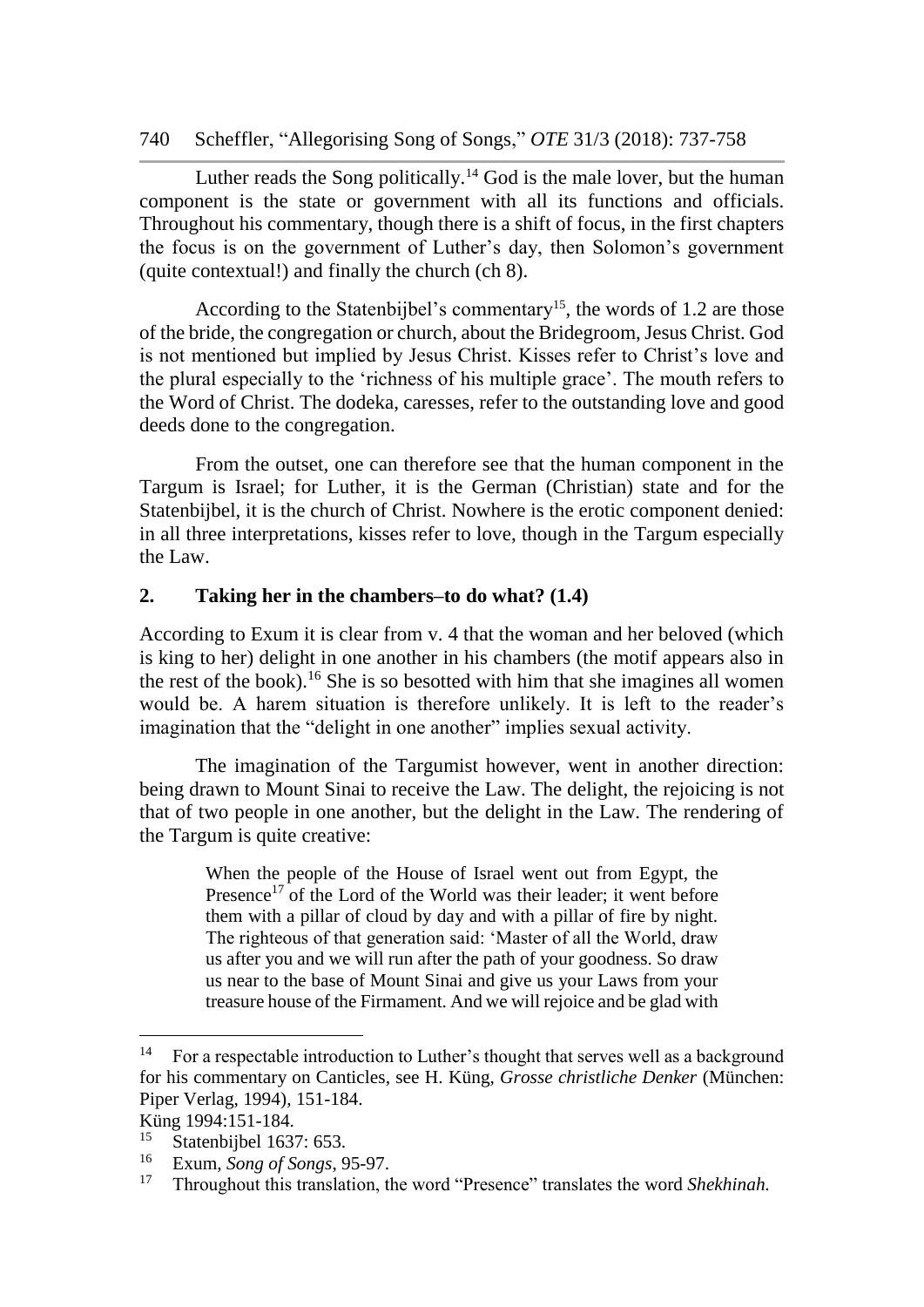the twenty-two letters with which they are written and we will be mindful of them and will love your divinity and will remove ourselves from the idols of the nations. And all the righteous who do what is upright in your sight will revere you and love your commands.'

As so often Luther does not deny the 'groom bringing his bride into his chamber' (note: not merely lovers), but he uses the intimacy to relate it to prayer and the goodwill of God.<sup>18</sup> According to Luther, Solomon  $\ldots$  figuratively shows that prayer is heard, for he is picturing God's highest goodwill toward us. "God," he says, "consoles me in the evils I experience in government and reveals Himself to be willing and favourable  $-$  just when a groom brings his bride into his chamber, he certainly does not do so from hatred of the bride.<sup>'19</sup> Luther therefore cannot be suspected of trying to explain away erotic intimacy, but from his political context, eventually conveys another message.

As far as the Statenbijbel is concerned, the imagination also goes elsewhere.<sup>20</sup> The king refers to Christ and two options are offered for the chambers. Firstly, the mysteries of the kingdom of Christ which was covered in the Old Testament but now fully revealed in the New, or secondly, the kingdom of heaven where there (according to Jn. 14.2) are many chambers. There is no sign that the Statenbijbel tried to avoid sexual intimacy or that it recognised it. It seems that the basic belief in the gospel of Christ is so overriding that the plain meaning of the text is overlooked.

So again, the Jewish text is interpreted in terms of the Law and Israel, the Lutheran in terms of contemporary government and the Calvinistic one in terms of the Christian gospel.

# **3. Lying between the women's breasts (1.13)**

In the dialogue between lovers of 1.9-17 the woman utters an almost explicit erotic fantasy:

'My beloved is to me a bag of myrrh that lies between my breasts' (1.13).

It is very difficult to find any traces of myrrh or breasts in the Targum:

At that time YY said to Moses: 'Go; descend, for your people have done wrong. Go away from Me and I will destroy them.' Then Moses turned and begged mercy from YY. And in their favour YY remembered the binding of Isaac, whose father bound him on the altar

<sup>18</sup> Luther, *Notes on Ecclesiastes*.

<sup>19</sup> Luther, *Notes on Ecclesiastes*.

Statenbijbel 1637: 653.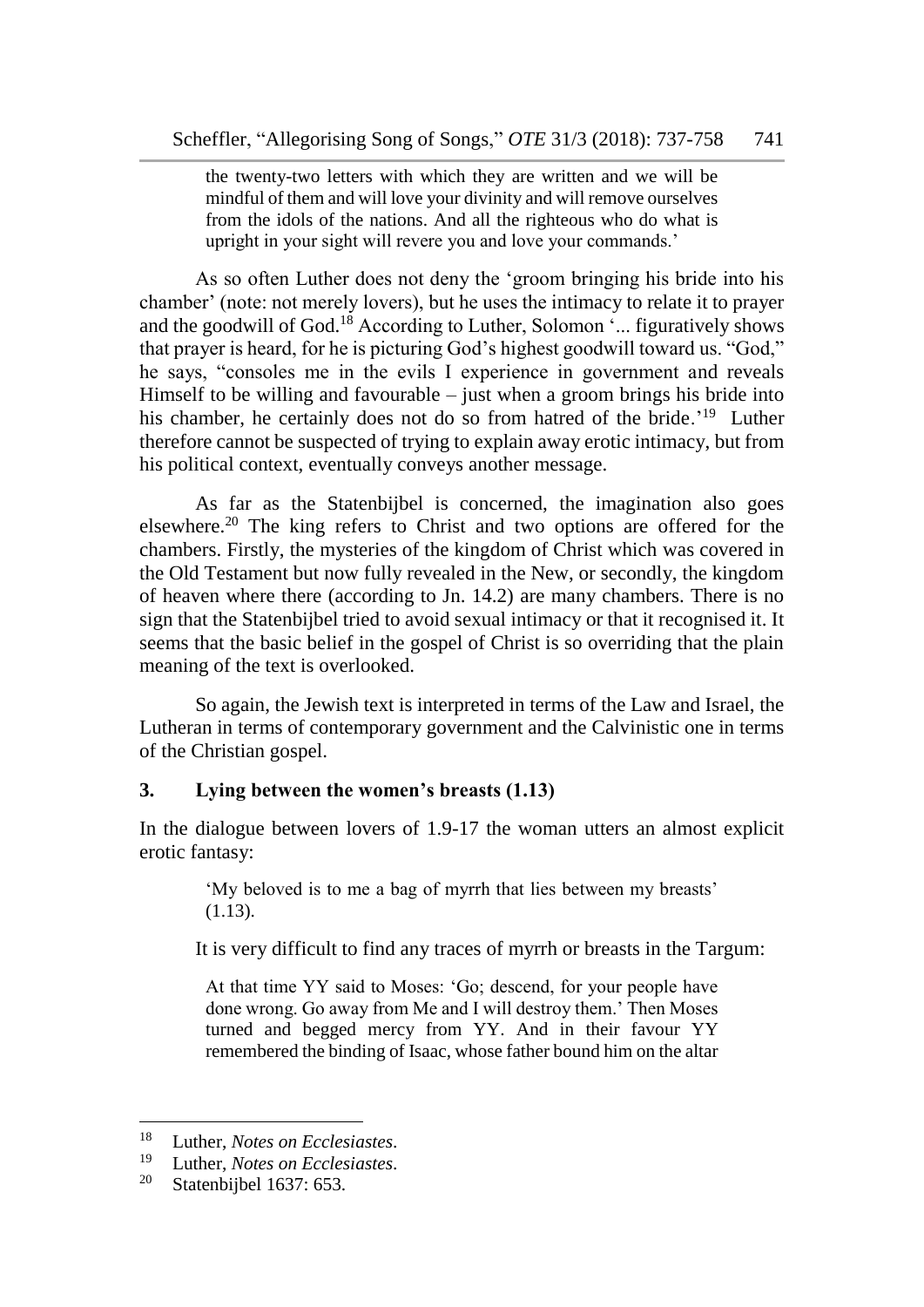on Mount Moriah. And YY turned from His anger and made his Presence dwell among them as before.

The bag may refer to Isaac's binding which prompted the renewed dwelling of God's presence amongst the people (= lying between the breasts).

What we surmise about the Targum is so stated by Luther who comments:

Now he adds his commendation of the comfort and enlarges on the consolation with images of sweetness. 'God is not far away, but He dwells in the midst of our life and is like a bag of myrrh in my bosom and in my embraces. That is, He cares for me, protects and comforts me, etc. In short, His feeling for me is like that of a bridegroom for his bride.'<sup>21</sup>

Again, Luther recognises the sexual dimension, but restricted to a marriage context which is not necessarily supposed in Song of Songs.

For the Statenbijbel the beloved is Christ who showed his love through his bitter suffering, and the latter fact is cherished between the breasts.<sup>22</sup> Pope<sup>23</sup> remarks that women wearing a cross between their breasts take their clue from here. Jalin is not here translated as lie, but "vernacht" (= spend the night). According to Exum<sup>24</sup> this is a correct translation. The Statenbijbel continues to interpret in terms of "spending the night" that the church should still remember God (her bridegroom), especially through the dark night of persecutions and afflictions, and thereby comforting and strengthening herself.

# **4. The fruit of the apple tree that is sweet to her taste (2.3)**

According to Holman, the erotic connotation is clear (fellatio), especially since the Hebrew word chek (for her palate) is used.<sup>25</sup> In the allegorical interpretations however, fruit refers to the law, blessings of the word, etc.

The Targum renders:

Just as the citron is beautiful and is praised among ornamental trees and all the world acknowledges it, in the same way the Master of the World was praised among the angels when he revealed himself on Mount Sinai, at the time he gave the Law to His people. At that time, I longed to dwell under the shadow of his Presence, and the commands of his Law were like spice to my palate–and the reward for my observances was stored up on my behalf for the world to come.

l

<sup>&</sup>lt;sup>21</sup> Luther, *Notes on Ecclesiastes*, 208.<br><sup>22</sup> Stateshijkel 1637: 654

<sup>&</sup>lt;sup>22</sup> Statenbijbel 1637: 654.<br><sup>23</sup> Pana 1077: 250, 252.

 $\frac{23}{24}$  Pope 1977: 350-352.

<sup>24</sup> Exum, *Song of Songs*, 98.

Holman, "Pleidooi."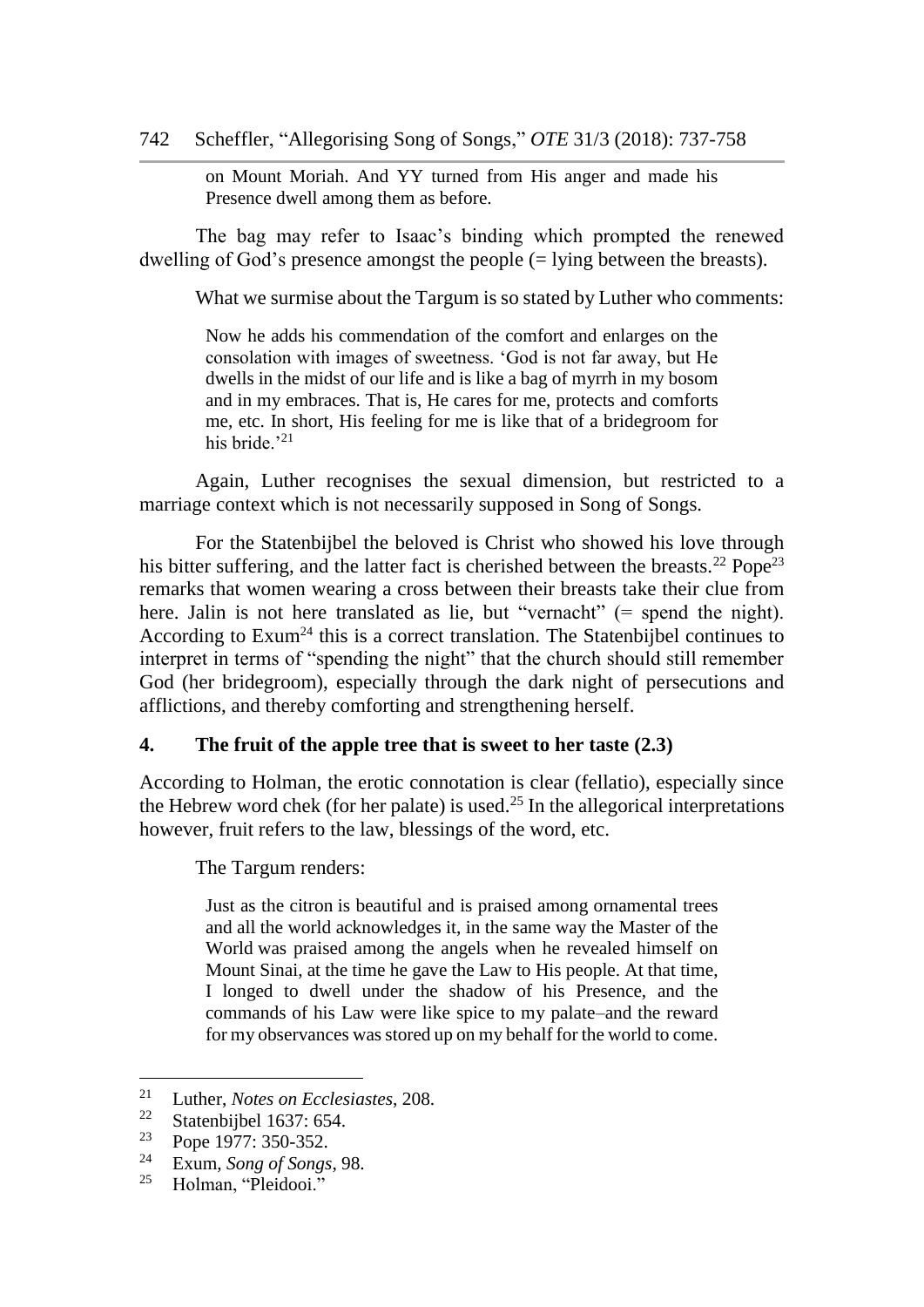Luther emphasises the feeding aspect of the fruit, which refers to the Word that truly nourishes. He writes:

> This is the second blessing from the Apple Tree (the shadow referred to defence – EHS) which he extols here, namely, that not only is the government of a godly people defended by their God but they receive other blessings of every sort from him too. These are great if they are applied to the blessings of the Word, in which true nourishment lies ... 26

The Statenbijbel (p. 655) interprets the man's fruit as referring to the salvation from Christ which the congregation obtains through Christ, including his death, resurrection and also ascension, as well as the consolations which are sweet to the hearts of the believers.<sup>27</sup>

## **5. Faint with love and embraced in the wine-house (2.5-6)**

The Targum renders:

5. And when I heard the voice of His Word that was speaking from within the flame of fire, I trembled and finally shook from fear. Then I approached Moses and Aaron and I told them, 'You receive the voice of YY's words from within the fire. But bring me to the House of Study and sustain me with the words of the Law, upon which the world is based. And put chains upon my neck, explaining the holy words which are sweet to my palate as apples of the Garden of Eden. And I will be occupied with them–perhaps they will heal me, since they have made me lovesick.'

6. While the people of the House of Israel were wandering in the wilderness, four clouds of glory surrounded them from the four winds [i.e., directions] of the earth, so that the Evil Eye had no power over them. Another cloud was above them, so that neither the heat nor the sun, and neither rain nor hail would overcome them. Another was below them, and it carried them as a nursing father carries the infant in his bosom. Another ran before them three days' journey to level mountains and raise valleys; it killed all the poisonous serpents and scorpions in the wilderness; and it would scout out for them a suitable place for them to rest, so that they could be occupied with instruction in the Law which had been given to them by the right hand of YY.

Acknowledging the strength of "young love", for Luther, "sick with love" refers to the whole being that is on fire 'with the love of my God out of this consideration of His blessings.'<sup>28</sup> Luther fully acknowledges the erotic nature of

<sup>&</sup>lt;sup>26</sup> Luther, *Notes on Ecclesiastes*.<br><sup>27</sup> Statephijkel 1637: 655

<sup>&</sup>lt;sup>27</sup> Statenbijbel 1637: 655.<br><sup>28</sup> Luther Notes on Eccles

<sup>28</sup> Luther, *Notes on Ecclesiastes*, 216.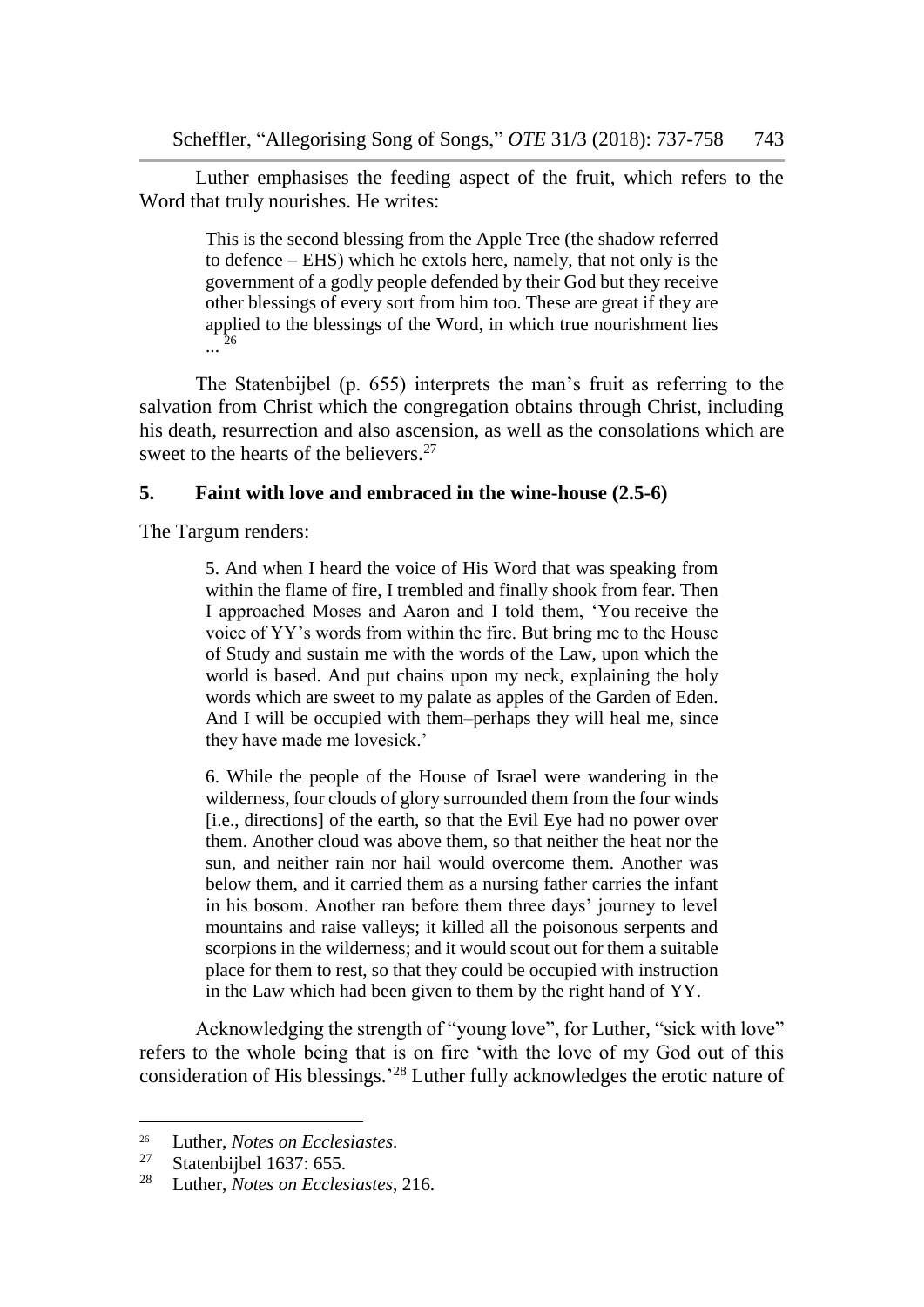the embracing, though within a marital context: 'This too is a figure drawn from the love of bride and groom.' He even adds: 'It is a holy and lawful love, and therefore Satan hates it and tries to impede it even though it is the font of procreation and education.<sup>'29</sup> But then he proceeds to interpret the embrace as that of God: 'He (Solomon) includes two special blessings belonging to this people: the kingdom, or government, which he calls the left hand, and the priesthood, or worship of God' (the right hand implied).<sup>30</sup>

For the Statenbijbel, the phrase "sick with love" refers to the constant longing for Christ's (the groom's) consolations, for God is the healer of the sick.<sup>31</sup> The embrace refers to the forgiveness of sins and the consolations of the Spirit. The sick head rests on the left hand, the right hands embracing is a sign of love.

# **6. Belonging to one another: he pastures amongst the lilies (2.16)**

The Targum's rendering has no erotic connotation, but ironically the opposite, war:

> At that time, they turned in repentance. And Moses the prophet stood ready and prayed before YY. Joshua, his servant, was equipped and went forth from beneath the edges of YY's cloud glory, and with him went righteous heroes (who in their deeds resemble the rose). They waged war against Amalek and shattered Amalek and his people under the ban of YY: death and destruction according to the law of the sword.

Interestingly, the Targum gives a different rendering of the same words in 6.2-3:

> 2. And the Lord of the World received their prayer favourably and went down to Babylon to the Sanhedrin of sages and gave relief to his people and brought them up from their exile by means of Cyrus, Ezra, Nehemiah, Zerubbabel son of Shealtiel, and the Elders of the Jews. And they built the Temple, and appointed the priests over the sacrifices, and the Levites over the guardianship of the Holy Word. And He sent fire from heaven and favourably received the sacrifices and the spice incense. And as a man feeds his beloved son with delicacies, that is how he indulged them. And as a man gathers roses from the plain, so he gathered them from Babylon.

 $rac{29}{30}$  Ibid.

 $\frac{30}{31}$  Ibid.

Statenbijbel 1637: 655.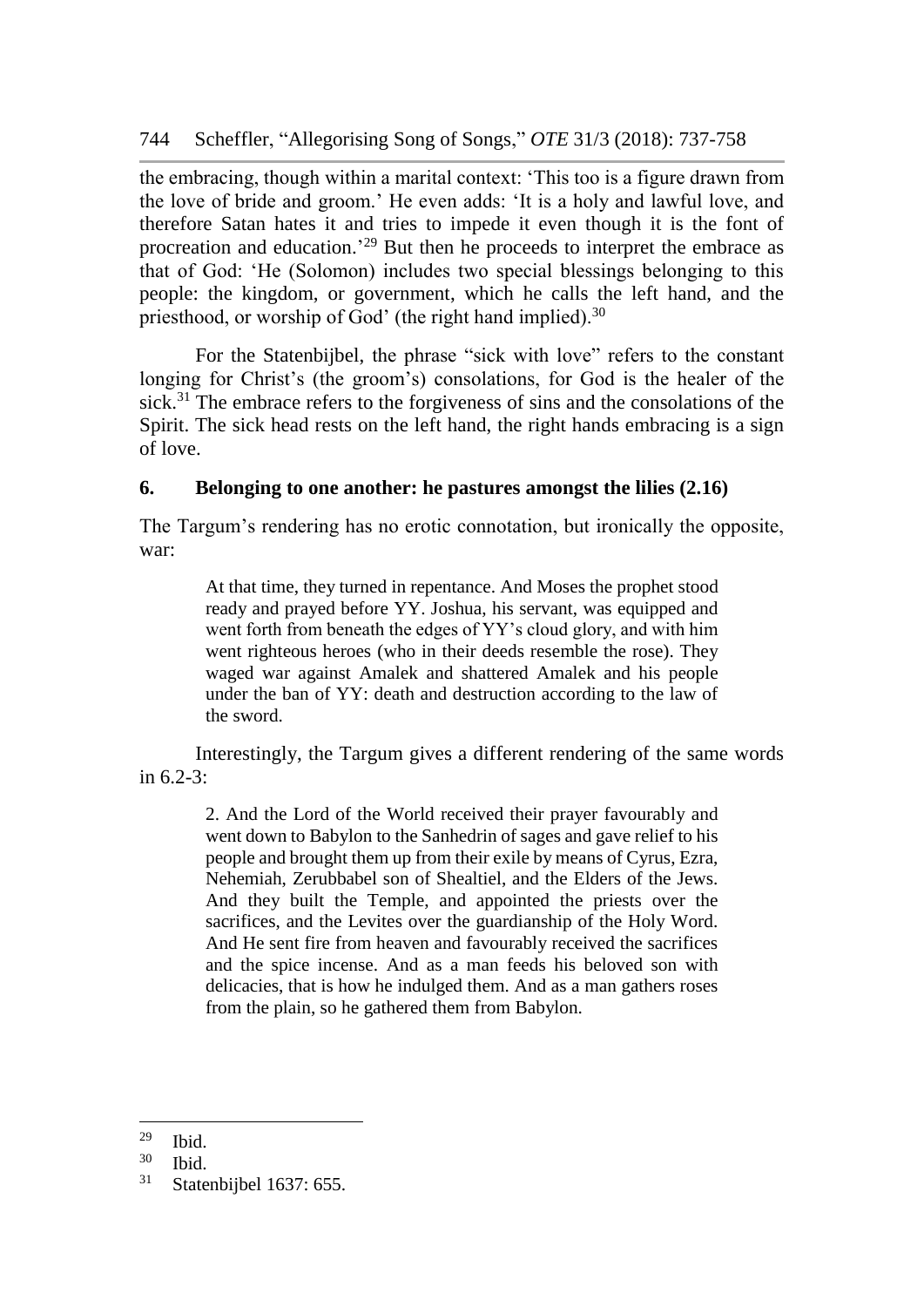6. And in that day I worshipped the Lord of the World, my Beloved. And my Beloved made his holy Presence dwell within me and He fed me with delicacies.

For the words "My beloved is mine, and I am his", Luther has no allegorical interpretation. He comments: 'This is the sort of response in which the bride answers the Groom (capital by translator, German in any case). She replies that she wants to do this, to preserve in sincerity and to mark out and capture the foxes.<sup>32</sup> On the "pasturing among the lilies", he offers no comment. Nor does he in the repetition of this verse in 6.2-3.

The Statenbijbel interprets 16a in terms of Ps. 23 by saying that God is the shepherd and the bride speaking is his flock of sheep that lacks nothing.<sup>33</sup> God pastures his flock not only on a healthy but a pleasant field full of lilies. The pasture refers to the divine word which is as sweet as honey and the lilies refer the company of saints who are like lilies among thorns. The erotic suggestion of the text is totally overlooked and replace by religious activity.

#### **7. Founding the beloved and continuously hugging him (3.4)**

The Targum renders:

Then after a little time, YY turned from his fierce anger and he commanded Moses the prophet to make the Tent of the Appointed Time (tabernacle) and the Ark and he caused his Presence to dwell within it. And the people of the House of Israel would offer their sacrifices and were occupied with the words of the Law in the chamber of the House of Study of Moses, their rabbi, and in the classroom of Joshua, son of Nun, his assistant.

According to Luther, the statement is about Solomon under whose rule 'the kingdom enjoyed an abundant flowering of peace and every kind of blessing.'<sup>34</sup> It is not Solomon praising himself but the state that acknowledge the divine blessings of God. The joy of the hugging apparently refers to these divine blessings.

According to the Statenbijbel, finding the man refers to the 'fulfilling of the promise of our Lord Jesus Christ'. He is held (or hugged) with the hand of faith.<sup>35</sup>

<sup>32</sup> Luther, *Notes on Ecclesiastes*, 222.

 $33$  Statenbijbel 1637: 655.<br> $34$  Juther Mates on Facles

<sup>34</sup> Luther, *Notes on Ecclesiastes*, 224.

Statenbijbel 1637: 655.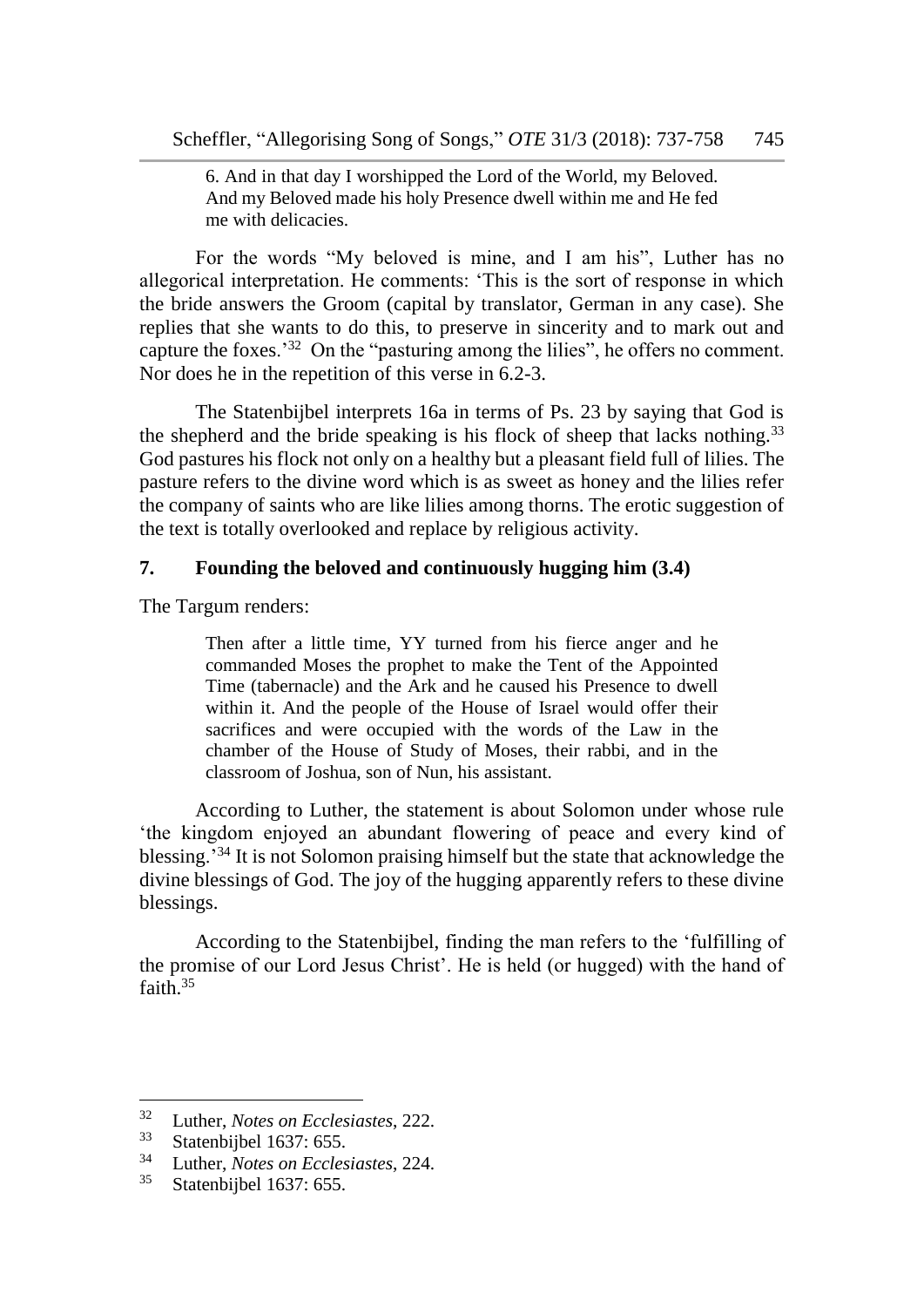# **8. Two breasts like fawns feeding among the lilies (4.5)**

The Targum renders:

Your two redeemers who are destined to redeem you, Messiah Son of David and Messiah Son of Ephraim, resemble Moses and Aaron, the sons of Jochebed (who are comparable to two young antelopes, twins of a gazelle). And by their merit they fed the people of the House of Israel for forty years in the wilderness on manna, plump fowl, and the water of Miriam's well.

The text is part of the beauty description of the women of 4.1-7. Luther comments:

In addition to the description of the ministry of the Word he has given through the eyes, the teeth, the hair, and the tower, he now applies it to the image of the breasts, an image which aptly pictures those consolations which are made to terrified minds. As Paul says in 2 Tim. 3.16: 'All Scripture is inspired by God and profitable for teaching, for reproof, for correction, and for training in righteousness.'<sup>36</sup>

Where the other bodily parts represent the word in general, the breasts therefore represent the Bible.

The Statenbijbel has two possible references for the breasts: firstly, the teaching of the Old and New Testaments through which the believers are fed; secondly, it could also refer to the ministry of the word and the holy sacraments. Feeding among the lilies refers to the sound doctrine of the church.<sup>37</sup> The plain erotic sense of the text does not function, and there are two related, but different, allegorical interpretations offered by one author.

#### **9. Lips distilling nectar, honey and milk under her tongue (4.11)**

The Targum renders:

And when the priests pray in the court of the Sanctuary, their lips drip flowing honey. And your tongue, O chaste bride, with your utterances—their songs and praises are sweet as milk and honey. And the scent of the garments of the priests is like the scent of frankincense.

The reference to the tongue of the (chaste) bride is one of the few instances that some erotic flavour is retained in the Targum. However, it refers to the scent of the priests' garments.

<sup>&</sup>lt;sup>36</sup> Luther, *Notes on Ecclesiastes*, 230.<br><sup>37</sup> Statenbijbel 1637: 656

Statenbijbel 1637: 656.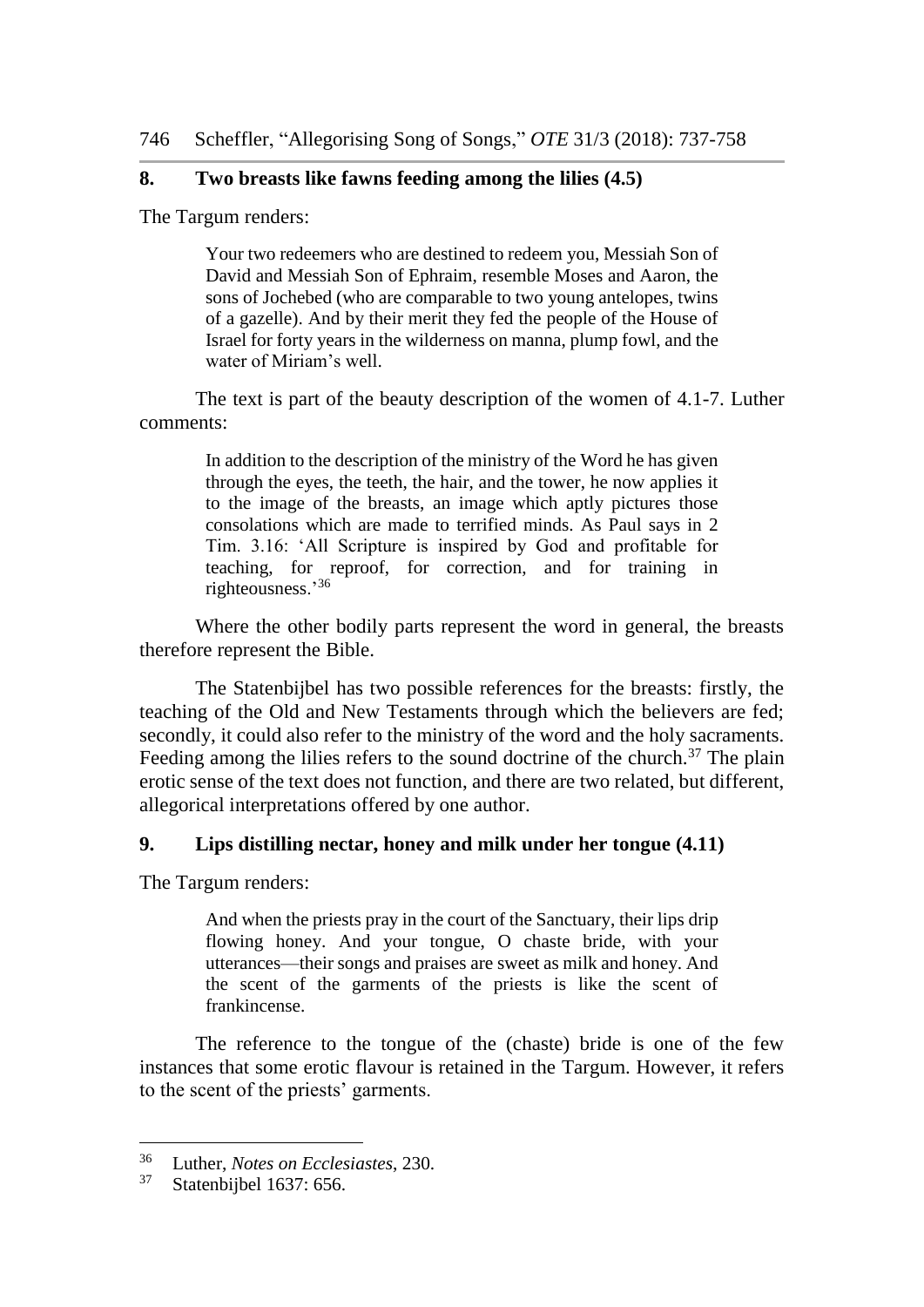Scheffler, "Allegorising Song of Songs," *OTE* 31/3 (2018): 737-758 747

For Luther body fluids that go along with deep kissing should not be imagined. The honeycomb, for him, refers to a people that has the ministry of the Word. It drips because it spreads in all directions. 'This sweetness and purity of doctrine pervade the entire people'. Milk feeds the sick. 'This is also the function of the Word, for God does not cast away the infirm.'<sup>38</sup>

According to the Statenbijbel (p. 657), it is with lips that God is called upon, his word is preached, his name is praised, and the neighbour is built up. Honey and milk under the tongue refers to the sweetness and pleasantness of the speech while "the smell of the clothes" refers to good works.

#### **10. The channel of her garden is a paradise with spices (4.13-16)**

The Targum renders:

13. And your young men are full of precepts (like pomegranates), and they love their wives and beget children righteous as themselves. And their odour is like the pleasant spices of the Garden of Eden: cypress trees with spikenard plants.

14. Spikenard and saffron, fragrant calamus and cinnamon, with all the woods of frankincense, pure myrrh, eaglewood, with all types of spices.

15. And the waters of Siloah flow gently with the rest of the waters that proceed from Lebanon to water the land of Israel for the sake of those occupied with the words of the Law (who are likened to a well of living waters), and by the merit of the oblation of water poured on the altar of the Temple that is built in Jerusalem (which is called Lebanon).

16. And on the northern side was a table and on it were twelve loaves of show-bread; on the southern side was the candlestick to give light; and on the altar the priests offered the sacrifice and on it sent up the spice incense.

The Assembly of Israel said, 'Let God, my Beloved, enter the Temple and favourably receive the sacrifices of his people.'

For Luther, the women as sealed garden refers to the people 'regulated by circumcision and other rites … sealed by promises'. The paradise is full of trees which are saintly men. The fruits refer to the 'good teachers, magistrates, heads of families, servants and servant girls.'<sup>39</sup> The spices are those praying, and "myrrh and aloes" quite ironically signify those who mortify the flesh. The

<sup>38</sup> Luther, *Notes on Ecclesiastes*, 234.

<sup>39</sup> Luther, *Notes on Ecclesiastes*, 235.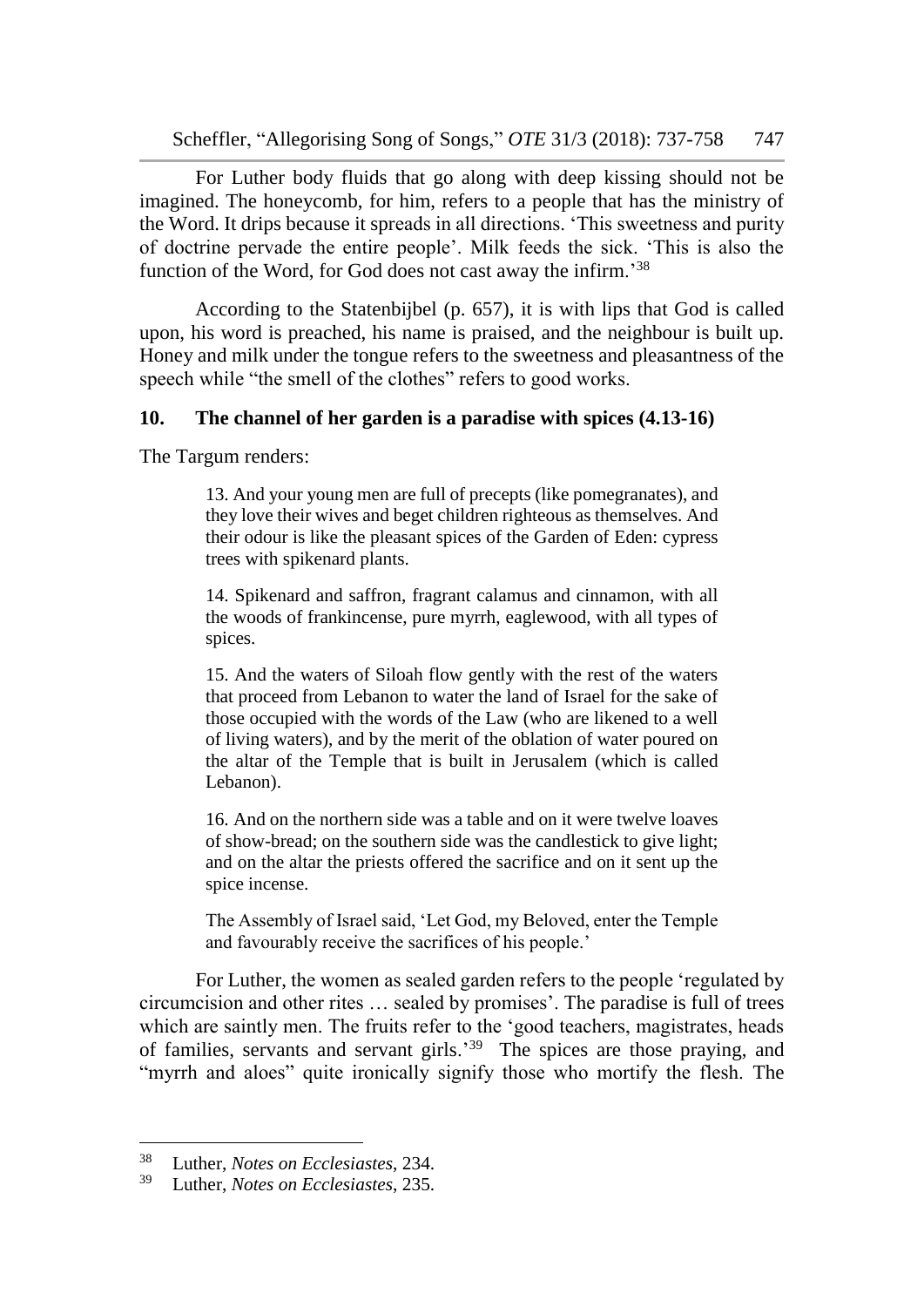garden fountain is Jerusalem. The erotic connotation is not even considered; the opposite is read into the text.

According to the Statenbijbel, the fountain refers to the fountain from which the holy gospel streams which strengthen the grieved hearts.<sup>40</sup> The paradise of spices refers to good works of the churches.

# **11. Eating honeycomb and drinking wine and milk in the garden (5.1)**

The Targum renders:

Then the Holy One, blessed be he, said to his people, the House of Israel: 'I have come into my Temple which you built for me, O my Sister, Assembly of Israel (who are comparable to a chaste bride). I have caused my Presence to dwell among you. And I have favourably received your spice incense which you performed for my name. I have sent fire from heaven and it devoured the burnt offerings and the holy sacrifices. The libations of red wine and white wine, which the priests poured out on my altar, was favourably received. Now come, O priests who love my precepts, and eat what is left of the offerings and delight yourselves with the bounty made ready for you.'

Not noticing, or perhaps avoiding, the erotic implications of the man enjoying with his mouth the delicacies of the women's body (oral sex in plain words), Luther again states that 'myrrh is the mortification of the flesh'. For him, the spice refers to good works which God enjoys. The "my" in "my" honeycomb" is emphasised and refers to the assemblies, works, speaking and teaching that please God. The call on friends to become drunk with love is an exhortation to the churches to enjoy her benefits and gifts with gratitude.<sup>41</sup>

According to the Statenbijbel, the garden is the congregation. God enjoys the honeycomb, wine and milk, referring to the word of God, the doctrine and the holy sacraments.<sup>42</sup> Being drunk with love refers to love towards one another or spiritual joy that lasts into eternity.

# **12. Thrusting his hand in the opening, she yearns for him (5.4-5)**

According to a note in the New Catholic Bible of the Catholic Truth Society<sup>43</sup>, 'the imagery of v. 4-5 is sexually unmistakable, but the sudden disappearance is dreamlike, and the watchmen may symbolize the custodians of propriety'.

<sup>&</sup>lt;sup>40</sup> Statenbijbel 1637: 657-658.<br><sup>41</sup> Juther Mates en Esclasiants

<sup>41</sup> Luther, *Notes on Ecclesiastes*, 237

Statenbijbel 1637: 658

<sup>43</sup> Catholic Truth Society 2007: 1117.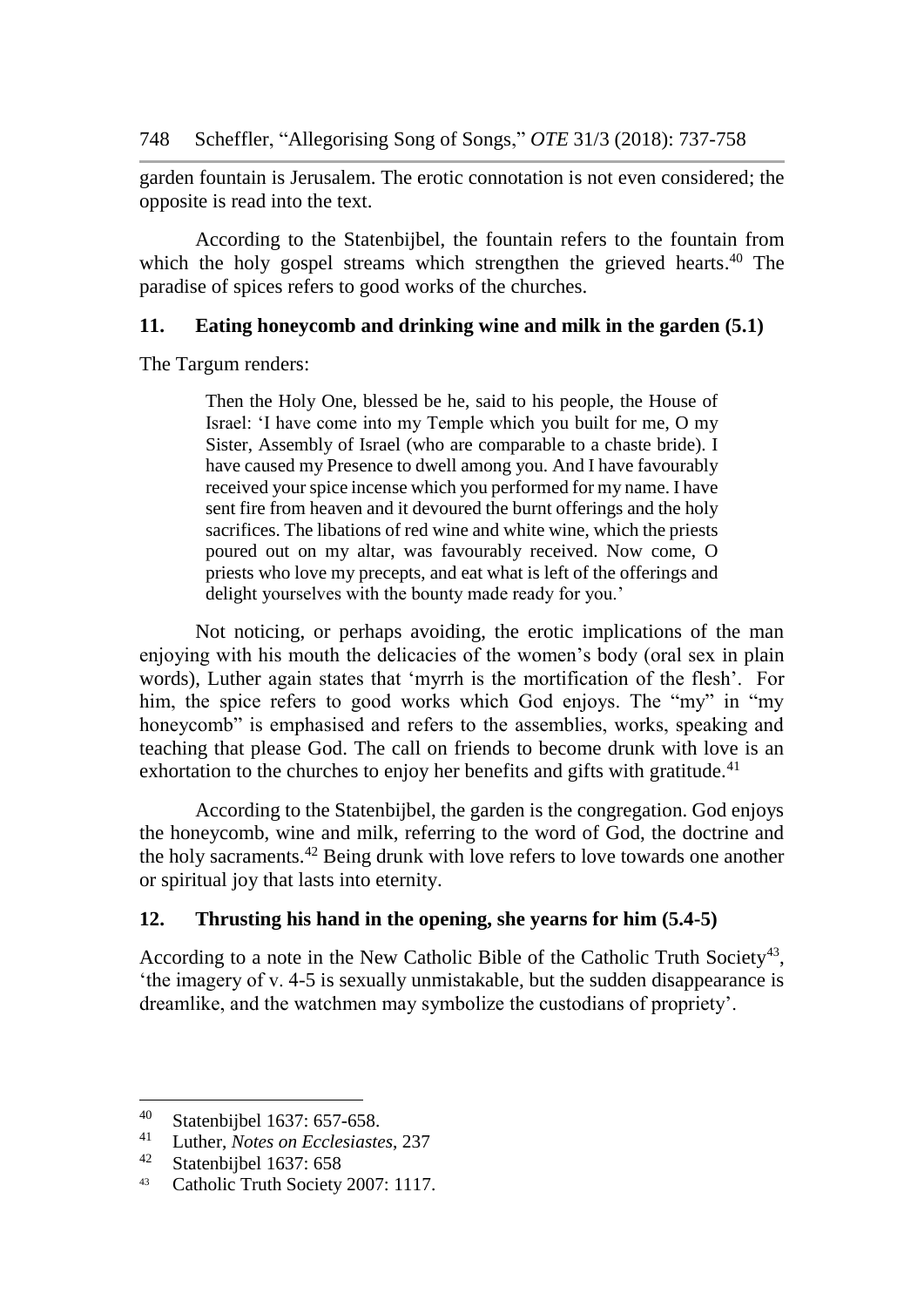The Targum renders:

4. When it was made clear before YY that the people of the House of Israel were not willing to repent and return to him, he stretched forth his mighty blow against the tribe of Reuben and Gad and the halftribe of Manasseh on the other side of the Jordan and delivered them into the hand of Sennacherib, King of Assyria, and he exiled them to Lahlahand Habor, rivers of Gozan, and to the cities of Media. And he took from their hand the molten calf which sinful Jeroboam had put in Leshem Dan, which is called Pamios, in the days of Peqah, son of Remaliah. When I heard, my compassion was stirred for them.

5. When the mighty stroke of YY came down hard on me, I regretted my actions and the priests brought the sacrifice and offered up spice incense but it was not received favourably, because the Lord of the World had shut the doors of repentance in my face.

Ironically again, there is no trace of eroticism left in Luther's reading. He comments: 'God thrusts His hand through the latch opening …when he sent the Assyrians and when he pressed the people with other calamities … He aroused the government.'<sup>44</sup> Her yearning, and that 'her hands that dripped with myrrh and her fingers with liquid myrrh', according to him, indicates how difficult is for her (the people) to conquer the flesh giving her assent to God

According to the Statenbijbel, the man's hand in the door opening refers to Christ opening the door of the heart through continuous preaching and admonition, and thereby invoking a burning love and longing.<sup>45</sup> 'Her hands and fingers dripping myrrh' refers to the remorse and repentance of the faithful.

# **13. His cheeks yielding fragrance, his lips liquid myrrh (5.13)**

Not only can the women be beautiful or sexy, but also the man as seen in the wasf of 5.10-16. Verse 13 is probably its most erotic part.

The Targum renders:

The two stone tablets which he gave to his people were written in ten lines (resembling the lines of the spice garden), multiplying subtleties and reasons as the garden multiplies spices; and the lips of his sages who are occupied with the Law distil reasons on every side and the word of their mouth is like choice myrrh.

Interestingly, if Luther were consistent in his interpretation, the cheeks and lips would have to refer to God's lips and cheeks. However, he interprets them also as belonging to the people and thus the women. According to Luther,

<sup>44</sup> Luther, *Notes on Ecclesiastes*, 238.

Statenbijbel 1637: 658.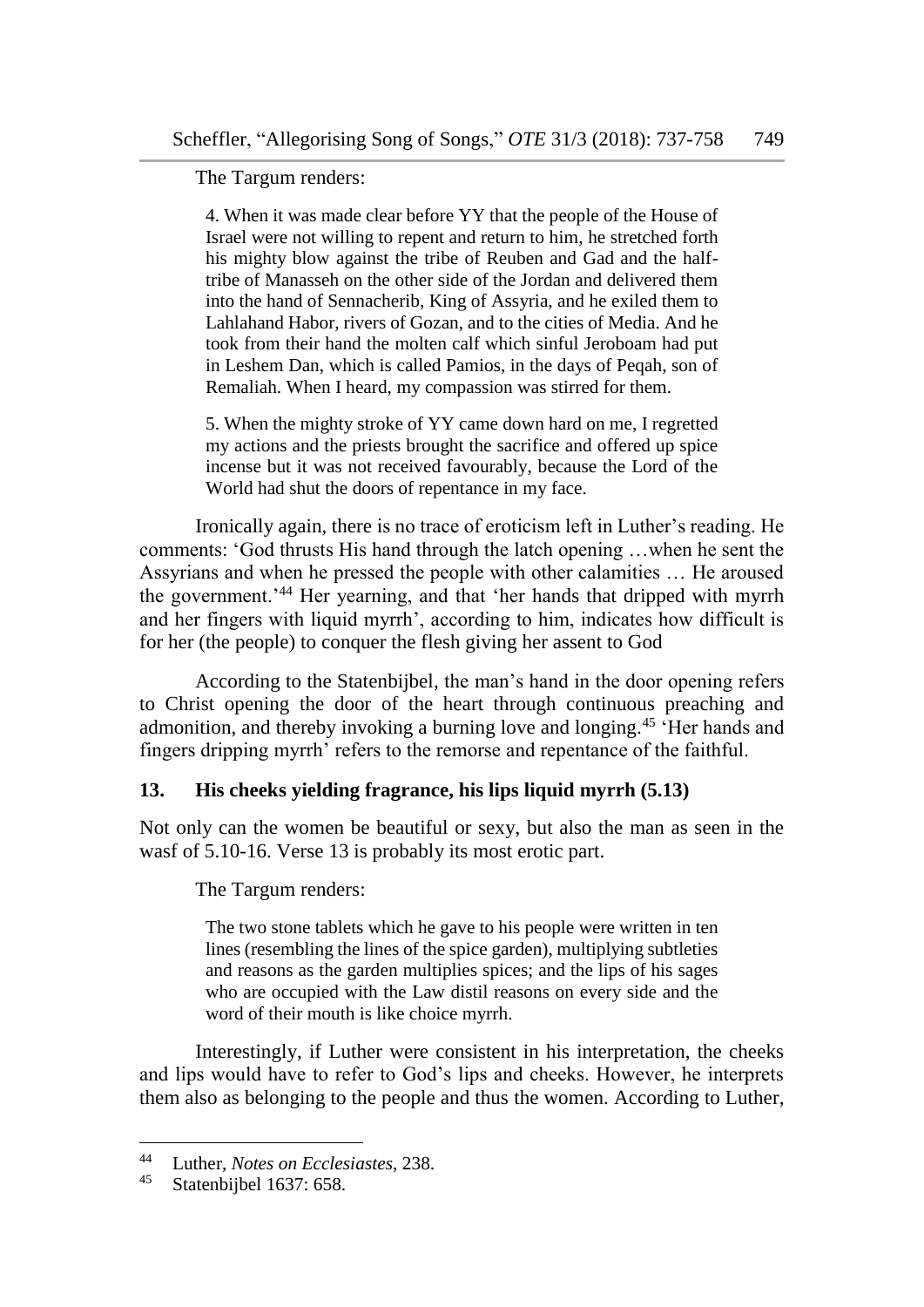the 'cheeks are the whole people's external manner of life, which flows from the Word; it is more vigorous, it yields a sweet fragrance of peace, humility, faith etc. … The lips are sweet and full of love; yet they distil myrrh, that is mortifying doctrine. They teach, accuse, persist, reprove'.

According to the Statenbijbel, the cheeks and lips yielding fragrance and myrrh refers to the pleasant grace of Christ which the faithful receives.<sup>46</sup> It consoles and revitalises. Unlike Luther it indeed here comes from the man's lips and cheeks.

#### **14. The most erotic part? The vulva as rounded bowl (krater) encircled with lilies (7.3 Heb.)**

The explicit eroticism of 7.3 (and how even translations avoid it by words like "navel or belly") was argued by  $Loader^{47}$  and need not be repeated here.

The Targum renders:

7.3 [2]. The head of your council, by whose merit the whole world is sustained (as a foetus is sustained by the navel in the womb of its mother) was as bright with [knowledge of] the Law as the disk of the moon, when he goes forth to declare pure or impure, innocent or guilty. The words of the Law are never lacking in his mouth, just as the water of the great river that emerged from Eden never fails. And seventy sages surrounded him like a round threshing floor. And their storehouses were full of the holy tithes, the vow offerings, and the free-will offerings that Ezra the priest, Zerubbabel, Joshua, Nehemiah and Mordecai Bilshan, the men of the Great Synagogue (who resembled roses) had fenced off for their use, in order to enable them to be occupied with the Law day and night.

The terms for navel and womb are retained, but in the end refer to the Torah that sustains the world.

Interestingly enough, although Luther also uses the words navel and belly, and his interpretation still refers to the people, he retains much about procreation. He comments:

The power of conception and generation is in the navel. They maintain this view from Job 40.16: "His power is in the navel of his belly". But He means parents and teachers of the young. They are like a bowl which is never empty of wine, that is, their instruction is not worthless ... [regarding the belly] your instruction and learning are fruitful like a heap of wheat. Roundness is praised in

<sup>&</sup>lt;sup>46</sup> Statenbijbel 1637: 659.

<sup>47</sup> J. A. Loader, "Exegetical erotica to Canticles 7:2–6," *Journal for Semitics,* 10 (2001): 98-111. See also the discussion with archaeological material in Keel, *The Song of Songs*, 234.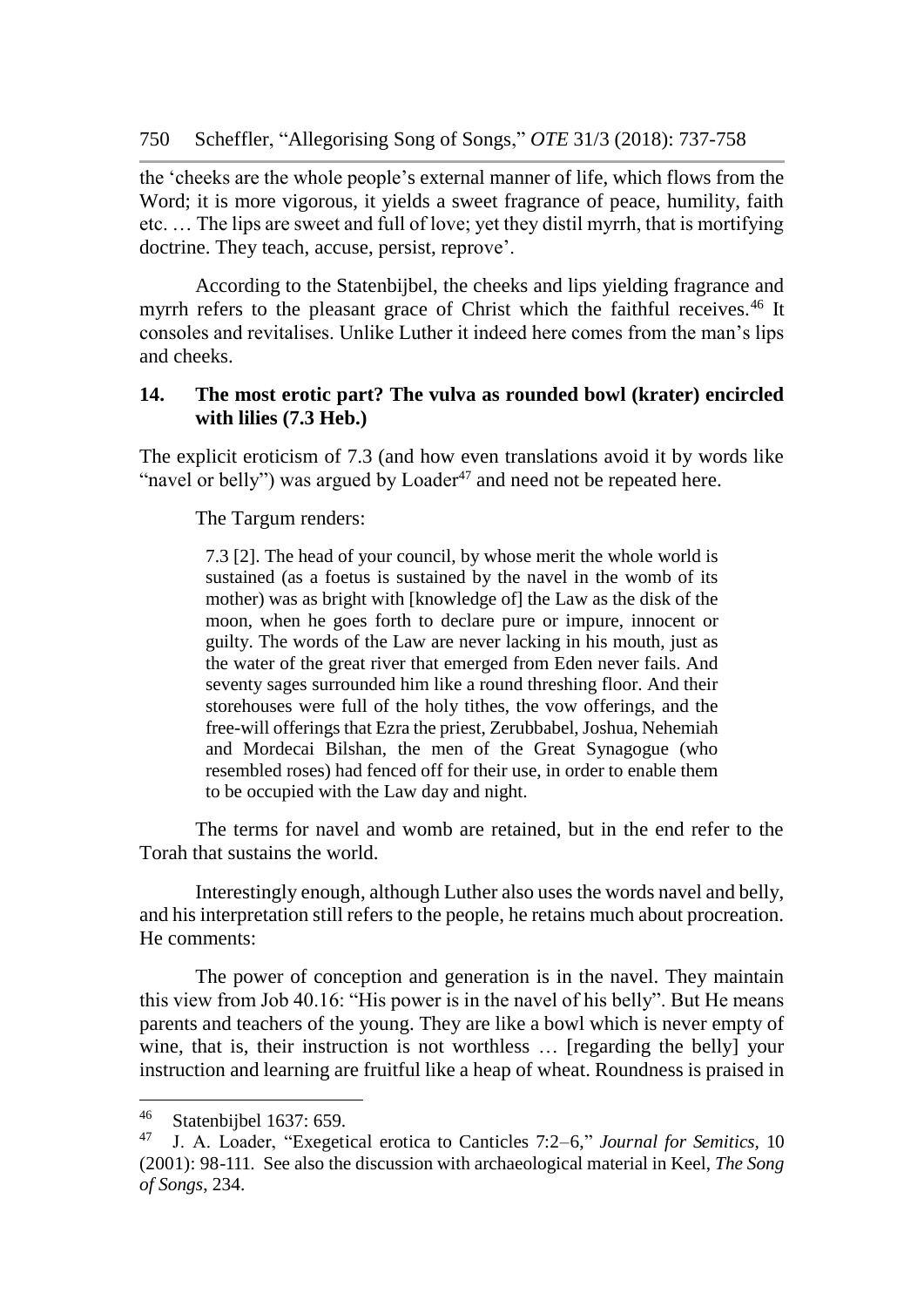the belly, as is a deeper navel set a little into the belly. Roses [referring to the lilies] is his name for Scripture and the laws. <sup>48</sup>

The Statenbijbel also uses the translation "navel" and "belly". Regarding the navel, it comments:

The navel is the part of the belly through which the child is fed while being in the mother's body. It must be understood as the navel of being born again, through which the faithful receive spiritual life when they are received into the stomach of the church through the seed of the divine word. It is compared to a cup which lacks no drink … since being born again … never departs from the elect. 49

The belly surrounded by lilies refers to the abundance of fruits which the church has which crowns it with the blessings of God and spiritual joy.

None of the three renderings even considers the possibility that the genitalia of the women (not even to mention their being in a state of excitement) are referred to.

## **15. Desiring to climb the palm tree—grabbing the breasts and kissing her (7.8-10 Heb.)**

The cycle in chapter 7 moves from observation (7.1-6), to expressing of desire for sexual interaction (7.8-10), and finally consummation 7.13.

The Targum renders:

7.8 [7]. [How beautiful you are] at the time the priests spread their hands in prayer and recite the blessing on their siblings of the house of Israel, the fingers of their hands stretch out like the branches of a palm tree, their stature islike a date tree, and your congregations stand facing the priests, their faces bent to the ground like a cluster of grapes.

7.9 [8] YY said by his Word, 'I will go and test Daniel and see whether he will be able to stand this trial, as Abraham (who resembled a palm branch) stood in ten trials. And I will also test Hananiah, Mishael, and Azariah, whether they are able to stand in their trials. Because of their merit, I will redeem the people of the House of Israel (who are comparable to a cluster of grapes). And the fame of Daniel, Hananiah, Mishael, and Azariah will be heard in all the earth and their fragrance will spread like the fragrance of the apples of the Garden of Eden<sup>'</sup>

<sup>48</sup> Luther, *Notes on Ecclesiastes*, 250.

Statenbijbel 1637: 661.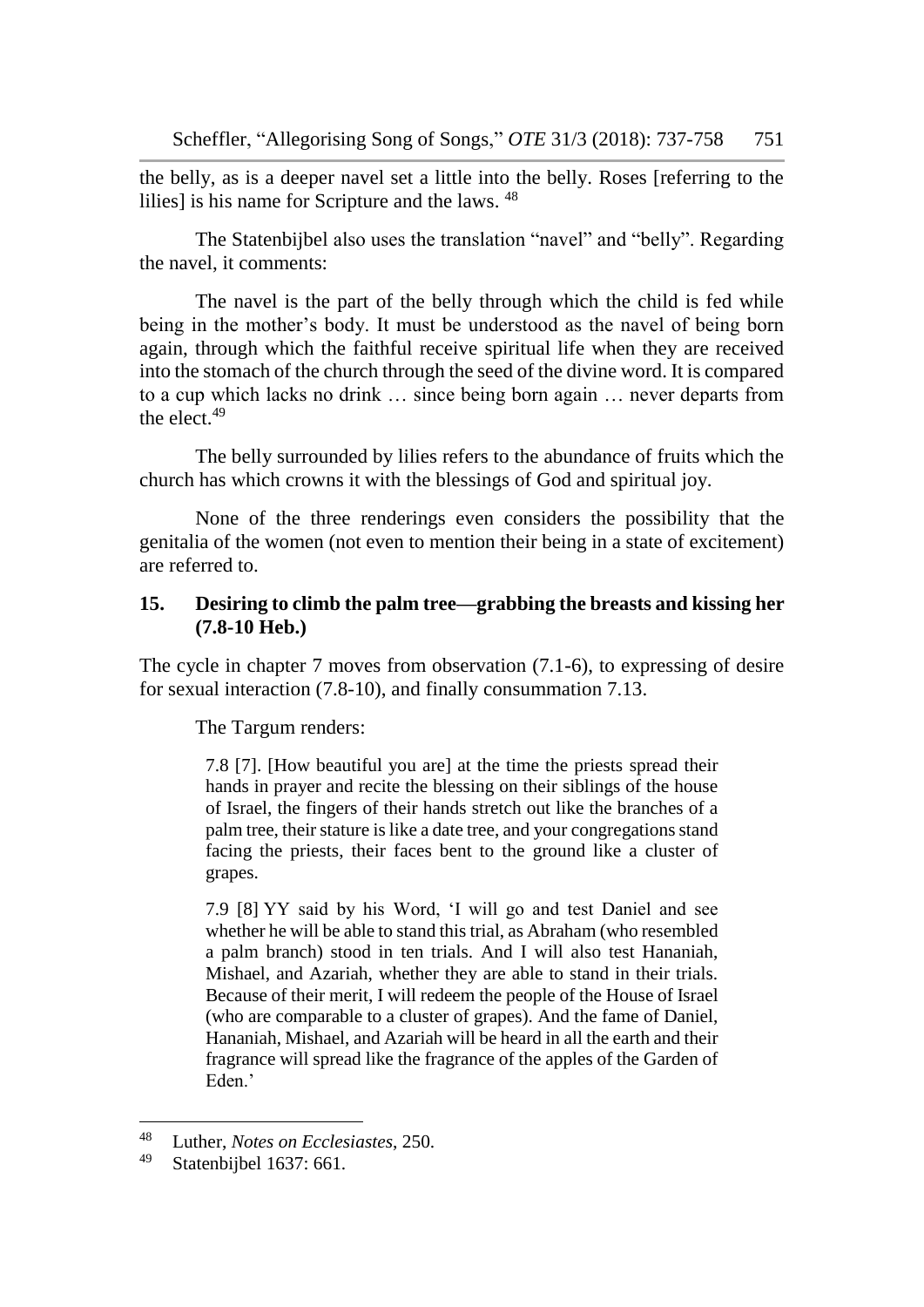# 752 Scheffler, "Allegorising Song of Songs," *OTE* 31/3 (2018): 737-758

7.10 [9] Daniel and his companions said, 'We will take upon ourselves the decree of the Word of YY, as Abraham our father (who was like old wine) took it upon himself. And we will walk in paths that are proper in his sight, just as the prophets Elijah and Elisha walked, by whose merits the dead rose like a man who slumbers; or like Ezekiel, the son of Buzi the priest, by the prophecy of whose mouth the sleeping dead were awakened in the valley of Dura.'

The Targum's application to the book Daniel probably derives from the Sifra in Lev. 18.5. "Your eyes are stately as a palm tree," refers to Hananiah, Mishael, and Azariah, who stood upright like palm trees rather than bow down to Nebuchadnezzar's image (Daniel  $3)$ <sup>50</sup>.

For Luther, the palm tree refers to the people who, because of their priests and officials, do not bend under heavy weight. The desire to climb the tree refers to God's willingness to embrace Solomon's kingdom. The breasts refer to teaching. The kisses (throat) are directed to God and please God. The lips refer to the reporting and spreading "the great knowledge of histories". There are no traces left of the man's desire for sexual contact.<sup>51</sup>

According to the Statenbijbel, the palm tree is a beautiful upright tree which is always green and always bears good fruit.<sup>52</sup> Therefore, the holy state (of believers) is compared with it. The man's desire to grab the breasts (branches) refers to his taking them to purify and preserve them so that they can bear even better fruit which consists in the knowledge of Christ. Noteworthy is the "purification" of the breasts in order to produce spiritual fruit.

#### **16. Giving him her love in the vineyards (7.13)**

The desire for sexual interaction finds its consummation in 7.13c when the women says sham eten et dodai lach ('there I will give you my love(caresses)').

The Targum renders:

7.13 [12]. The Children of Israel said one to the other, 'Let us get up early in the morning and go to the Synagogue and to the House of Study (school) and search in the Books of the Law and let us see whether the time of Redemption has come for the people of the House of Israel (who are likened to the vine) to be redeemed from their Exile. Let us ask the sages whether the merit of the righteous (who are full of precepts like the pomegranate) is revealed before the Lord, and whether the appointed time has come to go up to Jerusalem, in order

<sup>&</sup>lt;sup>50</sup> See Targum to Song of Songs 2018: note 27.<br> $\frac{51}{2}$  Juther Metas an Esclasiastes 251.

<sup>51</sup> Luther, *Notes on Ecclesiastes*, 251.

<sup>52</sup> Statenbijbel 1637: 661.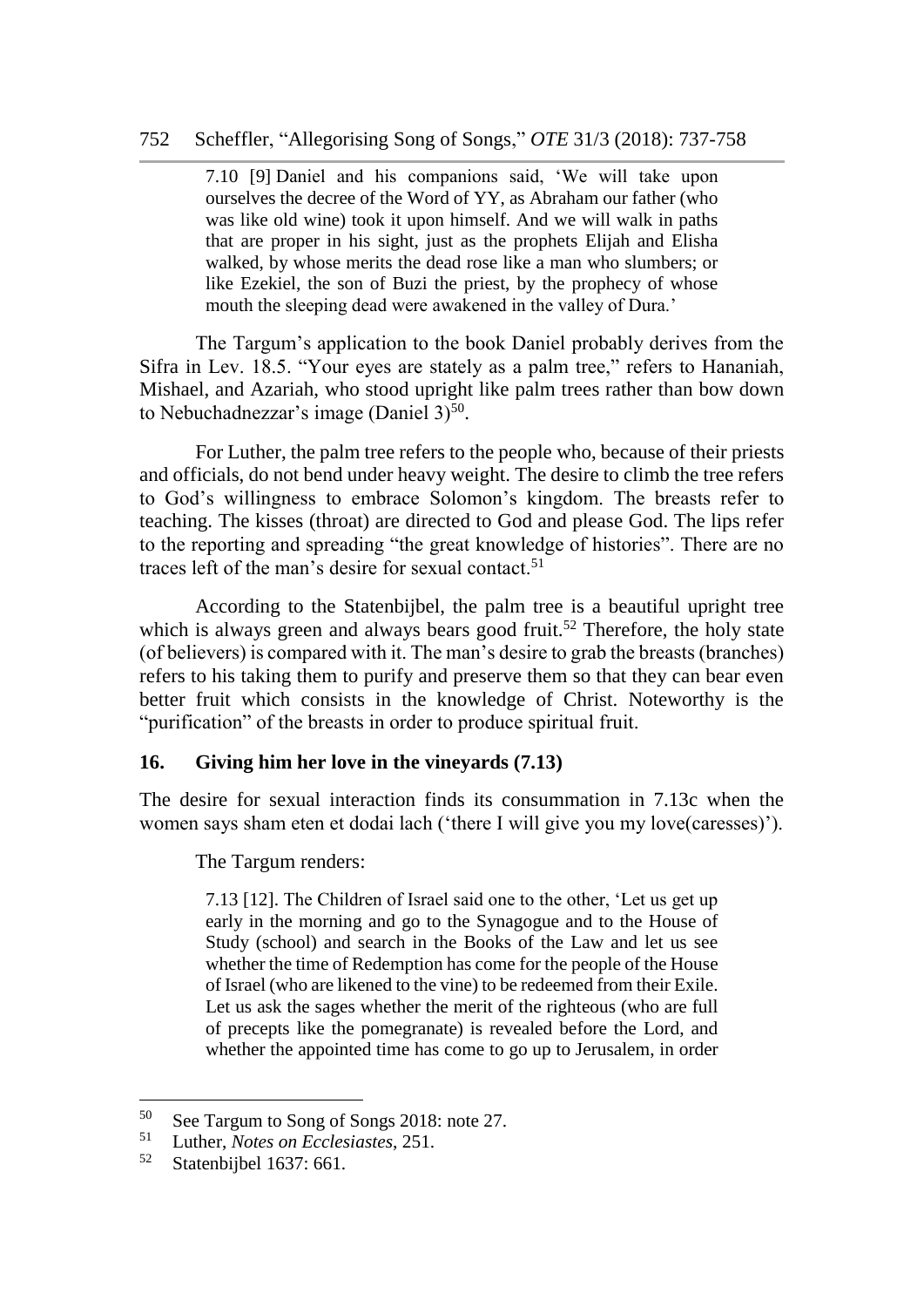to give praise there to the God of Heaven, and to bring burnt offerings and holy oblations.'

For Luther, going into the fields refers to Solomon's extended kingdom (including Edom, Palestine, Syria, Moab). Exploring the vineyards represents a search for good, useful men to the state amongst these peoples. Luther translates dodai (love) as breasts and comments: 'We will teach in those regions (referred to earlier) also; we shall put our worship and law into practice even among them<sup>353</sup>

A well-meant missionary perspective, but nothing about the consummation of love between a man and a woman.

According to the Statenbijbel, the vineyards refer to the churches where the gospel is preached. There in the assemblies of the saints the believers will offer their body as a pleasant sacrifice. The dodai, translated as our outstanding love ("uitnemende liefde"), refers to the enjoyment of the fruit of faith, confessions, gratitude and good works.<sup>54</sup>

#### **17. Desiring to unashamedly kiss in public (8.1)**

The Targum renders:

8.1. At that time when King Messiah is revealed to the Congregation of Israel, they will say to Him, 'Come, be as a brother to us and let us go up to Jerusalem, and let us suck with you the judgments of the Law, just as a suckling sucks at his mother's breast. All the time that I was taken away outside my land, as long as I was mindful of the Name of the Great God and gave up my life for his Divinity, even the nations of the earth would not scorn me.'

For Luther, the mother's breast actually refers to God, to be 'introduced to all peoples'. To kiss is 'to give the Word, to possess the Gospel'. When it spreads, the "contemptible" people will no longer be despised, for in every kingdom God will be worshipped. There are no traces left of the girls desire to unashamedly kiss in public.<sup>55</sup>

According to the Statenbijbel, the longing refers to the longing that saints will openly experience the day when Christ becomes their brother in the flesh. Him sucking his mother's breasts refer to the saints' enjoyment of the OT and NT. Kissing refers to a manifestation of love which also consists in honour and obedience.<sup>56</sup>

<sup>53</sup> Luther, *Notes on Ecclesiastes*, 253.

 $^{54}$  Statenbijbel 1637: 661.

<sup>55</sup> Luther, *Notes on Ecclesiastes*, 254.

Statenbijbel 1637: 662.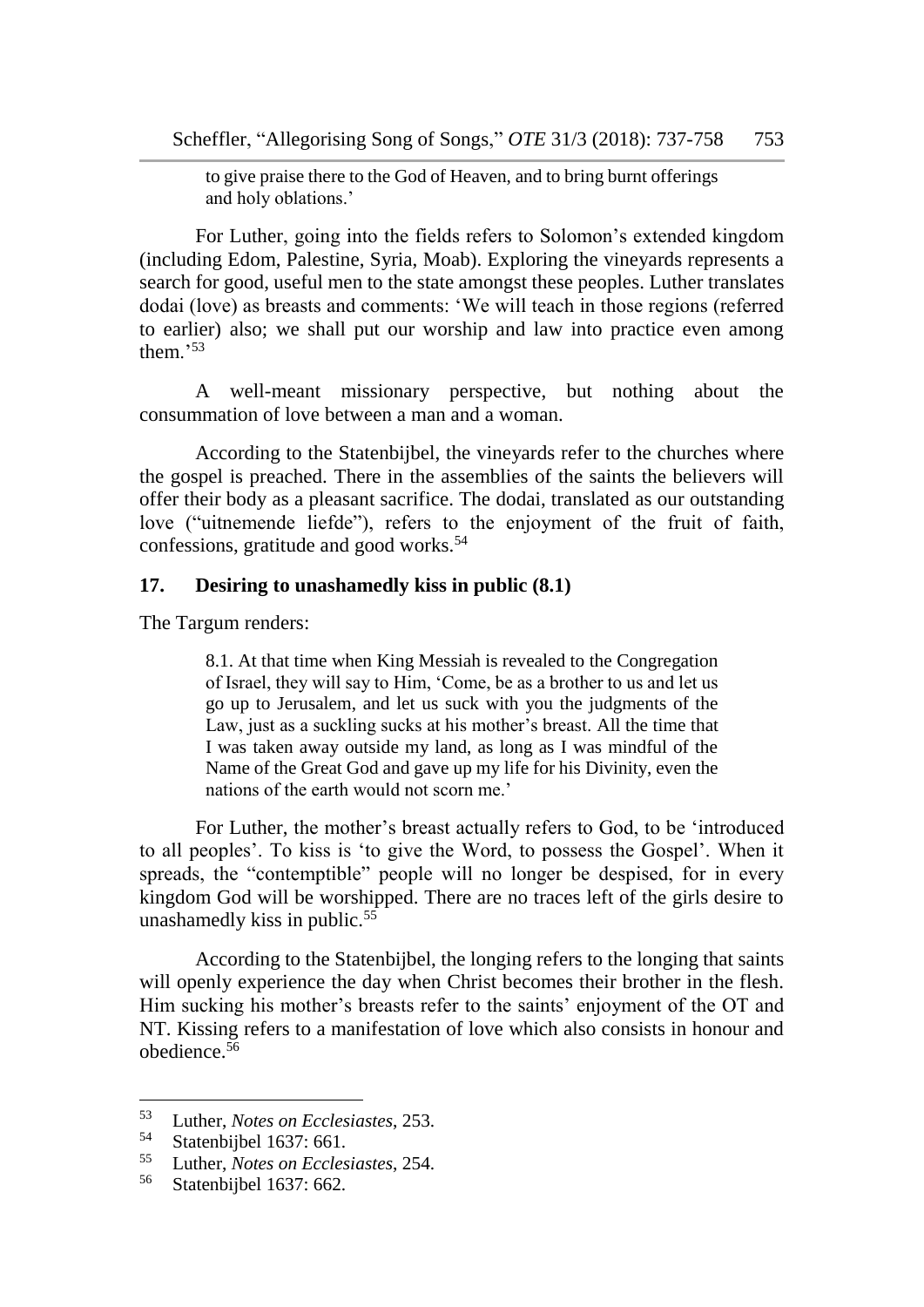# **18. Giving her juice and being embraced in her mother's house (8.2-3)**

The Targum renders:

8.2. 'I will lead you, O King, and bring you up to my Temple. And you will teach me to fear before YY and to walk in his ways. And there we will partake of the feast of Leviathan and will drink old wine preserved in its grape since the day the world was created and from the pomegranates and fruits prepared for the righteous in the Garden of Eden.'

8.3. The Assembly of Israel will say, 'I am the chosen of all nations. I bind tefillin on my left hand and on my head and fix the mezuzah to the right side of my door a third of the height from the lintel so that no demon has power to harm me.'

For Luther, the spiced wine refers to the 'richer and more effective doctrine than there ever was under the Law' which the people will approve. The juice of the pomegranates 'perhaps' (according to Luther) refers to 'the new character of the doctrine from the various testimonies of the prophets.'<sup>57</sup> As far as the embracing with the left and right hand, he recognises the plain sense of the text: 'Here he uses yet another image from the marriage embrace. By this image, he indicates that this kingdom is in God's protection, and is ruled and directed by God.<sup>58</sup> We thus here have a case of allegorical interpretation without denying the erotic sense (though within the confines of marriage).

According to the Statenbijbel, giving from her wine and juice of pomegranates to drink refers to the fruits the church brings to the honour of Christ and which are pleasant.<sup>59</sup>

# **19. Love as strong as death, erotic passion as fierce as the sheol, a divine flame (8.6)**

The Targum renders:

8.6. The Children of Israel on that day will say to their Lord, 'We beseech you, set us as the seal of a ring on your heart, as the seal of a ring on your arm, so that we may never again be exiled. For the love of your Divinity is as strong as death, and the jealousy which the nations harbour against us is as powerful as Gehinnom. The enmity which they harbour against us is like the coals of the fire of Gehinnom which YY created on the second day of the Creation of the World to burn the idolators with it.'

<sup>57</sup> Luther, *Notes on Ecclesiastes*, 255.

 $rac{58}{59}$  Ibid.

Statenbijbel 1637: 662.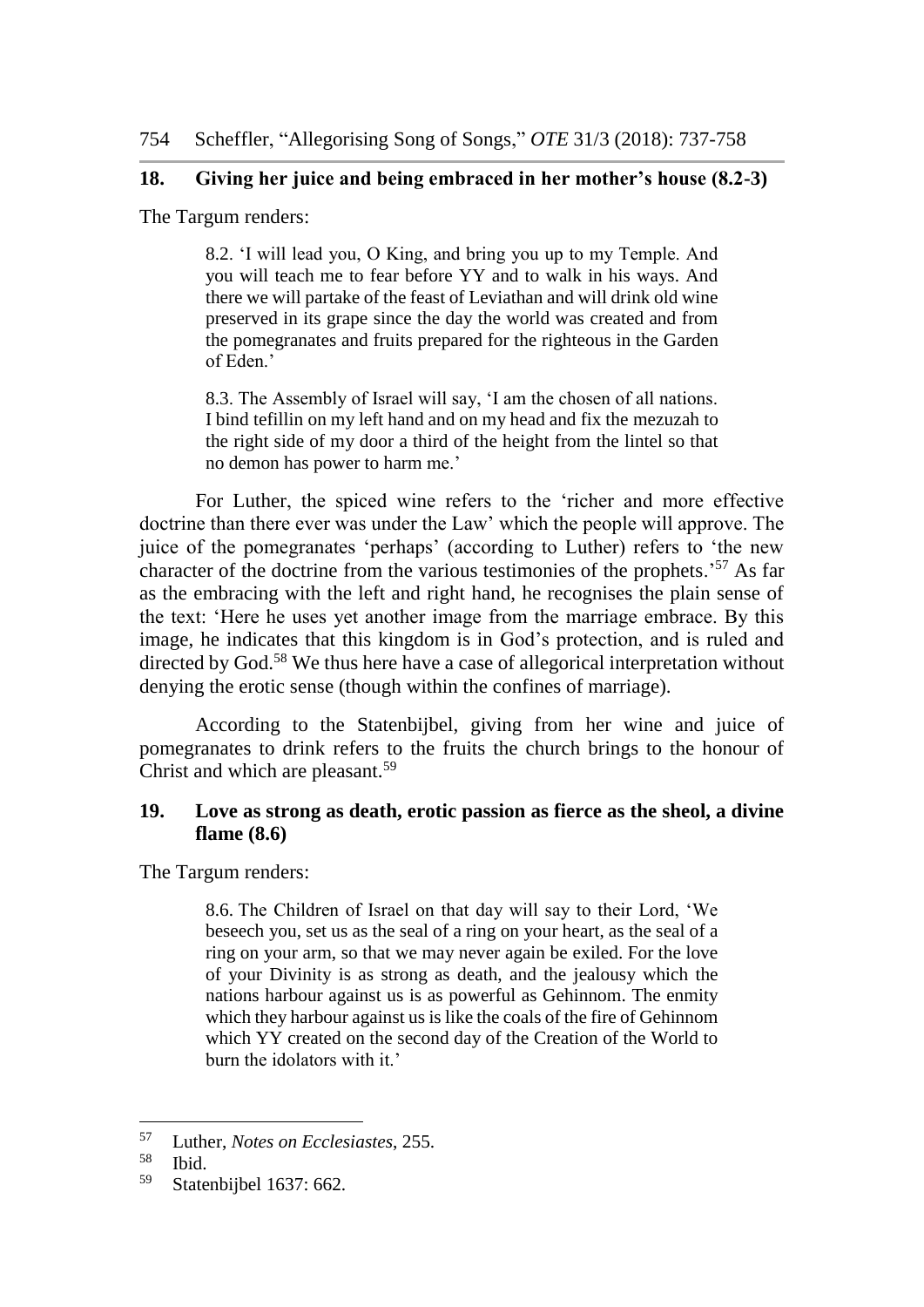Scheffler, "Allegorising Song of Songs," *OTE* 31/3 (2018): 737-758 755

Remarkably shehelbetja where, the divine name (jah) probably features, is not interpreted.

For Luther, the expression about love and jealousy makes sense because it refers to spiritual life. It prompts the faithful to hold on to a "strong love" amidst the trials of life. Marital love and juvenile mindless passion is recognised by him and he even quotes Vergil's amor vincit omnia. He translates qinah as jealousy or envy which is negative, a fury of love, which is like the grave which even prayers won't move. Love is a flame of God, and Gods fire is eternal and inextinguishable. There is consolation in that: the onslaughts of the world, nor Satan can put it out, for love yields to no one, and everything yields to love. Although erotic love is not denied, divine love ultimately receives the focus.<sup>60</sup>

According to the Statenbijbel, love refers here to the spiritual love that mutually exists between Christ and the elect. Even death cannot extinguish it. The qinah (envy), contrary to Luther, emphasises its strength because it consumes and destroys the grave. It is a flame lighted by the Lord – referring to the love of the Spirit of Christ which exists inextinguishably in the life of the elect. 61

#### **20. Breasts like towers that bring peace (8.10)**

Defying her brothers that think she is unripe, the women unashamedly praises her breasts that are mature and bring peace.

The Targum renders:

8.10. The Assembly of Israel answers and says, 'I am as strong as a wall in the words of the Law and my children are as sturdy as a tower.' And in that time the Assembly of Israel will find favour in the eyes of her Lord and earth's inhabitants will seek her welfare.

Luther's interpretation once again retains the plain sense and as well as the allegorical one. He comments:

> This is the voice of the bride already in her maturity. For after the giving of the Holy Spirit and the revelation of the Word, the church truly has a wall against the cunning of Satan and the heretics. And it has breasts, firm like towers, by which it teaches, consoles, corrects ... there of necessity follow peace and tranquillity.<sup>62</sup>

According to the Statenbijbel, the tower-like breasts refer to the service of the church that is established in the believer, adequate to educate Christ's children, feeding them with the word. We are all enemies of God because of our

<sup>60</sup> Luther, *Notes on Ecclesiastes*, 257-258.

 $^{61}$  Statenbijbel 1637: 662.<br> $^{62}$  Luther Notes on Eccles

<sup>62</sup> Luther, *Notes on Ecclesiastes*, 261.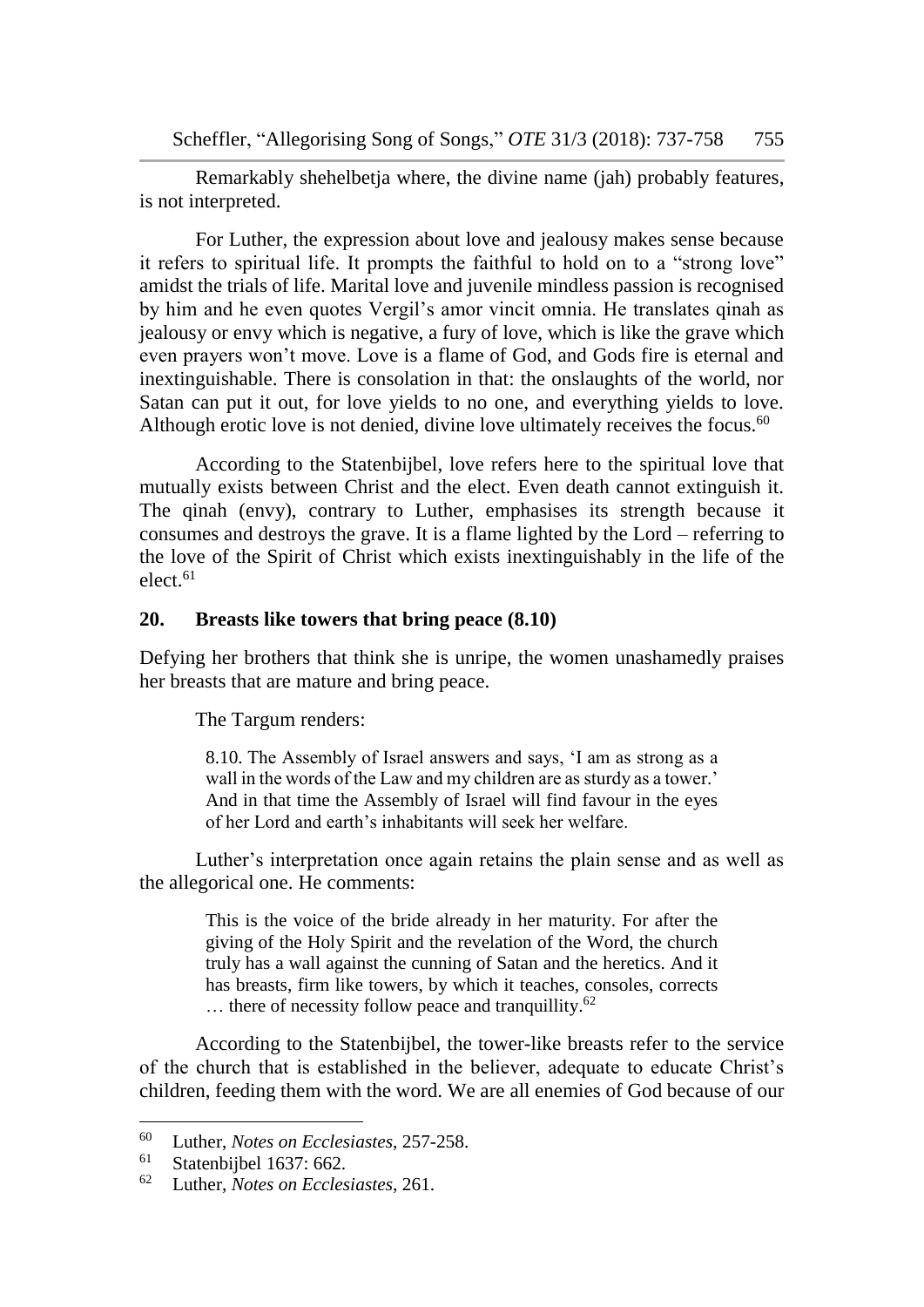corruption, but through faith are justified and therefore have peace with God through the Lord Jesus Christ.<sup>63</sup>

# **C. CONCLUSION**

Three points can be made in conclusion. First, if one compares the Jewish, Lutheran and the Calvinistic allegorical interpretations (not to deny that there are many more) one finds differences on a macro as well as on a micro level. The unity in interpretation claimed by the allegorical method can be summarised only in one sentence: Song of Songs is about God and his people. But the opinions differ on who God is and who the people is or are. And if one follows the exegesis passage by passage and word by word, the differences proliferate. There can be only one reason for this, and that is that the allegorical method is not exegesis at all, but interpretation. It is a reading into the texts of preconceived ideas about God and humans, which are based on the rest of the Bible or whatever. Therefore, Jewish and Christian allegorical interpretations differ in accordance with these religions. Even further: the allegorical interpretations would even differ according to the different individual interpreters, as we can observe the differences between Luther, the commentator of the Statenbijbel and the neoallegorical interpreter Schwienhorst-Schönenberger $64$ . Allegorical interpretation constitutes no exegesis of the text, not even interpretation, but it is application and appropriation.

It is further noteworthy that any allegorical interpretation surfaces only when religion is involved, and a message is to be obtained from the text by the translator or interpreter. Secular interpreters seem to have no need for allegory.

A final point is that allegorical appropriations can be and usually are very creative, creating new religious texts as it were. As such, it should be appreciated and understood in its own right. Luther's politics is reflected in his commentary on Song of Songs and in the Statenbijbel's exposition, we find a compendium of  $17<sup>th</sup>$  century orthodox Calvinistic theology. In Schwienhorst-Schönenberger's neo-allegorical reading, his theological views are also reflected, as well as his views about the history of ancient Israel. If we keep apart what belongs apart, the question of allegorical exegesis can be dealt with. It presents no exegesis of the text but can be interpreted and even appreciated as expressions of the allegorical interpreter's own theology or thinking.

# **BIBLIOGRAPHY**

 $\overline{a}$ 

Carr, D. *The erotic word: Sexuality, Spirituality and the Bible*. Oxford: Oxford University Press, 2003.

 $^{63}$  Statenbijbel 1637: 663.<br> $^{64}$  Schwienborst Schönenb

<sup>64</sup> Schwienhorst-Schönenberger, *Das Hohelied*.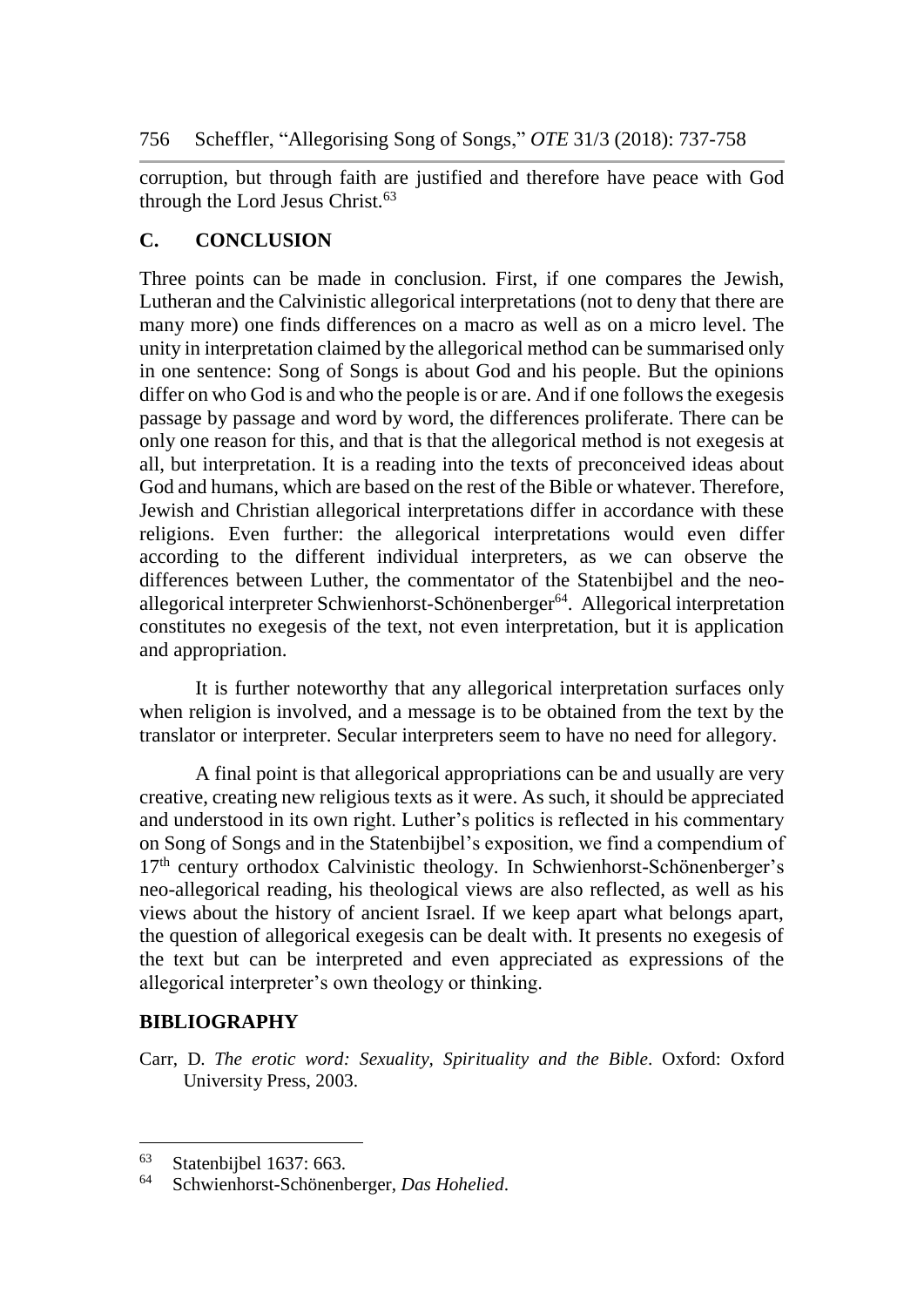- Catholic Truth Society. *The CTS New Catholic Bible*. London: The Incorporated Catholic Truth Society, 2007.
- Exum, J.C. *Song of Songs: A Commentary* (OTL: London: SCM. 2005).
- Fischer, S. *Das Hohelied Salomos zwischen Poesie und Erzählung*. Tübingen: Mohr Siebeck. 2010. <https://doi.org/10.1628/978-3-16-151113-4>
- Gerleman, G. Ruth, Das Hohelied (Neukirchen: Neukirchener Verlag. 1965).
- Holman, Jan. 1997. 'Pleidooi voor een onderaards Hooglied: Resultaten van een cultureel-antropologische lazing.' *Tijdschrift voor Theologie* 37:113-131.
- Keel, O.The Song of Songs: a continental commentary. Transated by F.J. Gaiser. Minneapolis: Fortress Press, 1994.
- Küng, H. 1994. *Grosse christliche Denker* München: Piper Verlag).
- Lamparter, H. *Das Buch der Sehnsucht: Ruth, Hoheslied, Klagelieder*. Stuttgart: Calwer Verlag 1962.
- Landy, F. *Paradoxes of paradise: Identity and difference in the Song of Songs*. 2nd ed.; Sheffield: Sheffield Phoenix Press, 2011.
- Loader, J A. 2001. 'Exegetical erotica to Canticles 7:2–6', *Journal for Semitics,* 10: 98- 111.
- Luther, Martin. [1539] 1972 *Notes on Ecclesiastes. Lectures on the Song of Solomon. Treatise on the last words of David*. Edited by Jaroslav Pelikan. Luther's Works Vol. 15; Saint Louis: Concordia Publishing.
- Melamed, Raphael Hai. 1919-1922. 'The Targum to Canticles According to Six Yemen Mss. Compared with the "Textus Receptus" (Ed. de Lagarde)', *Jewish Quarterly Review*, New Series, 10 (1919-20): 377-410, 11 (1920-21): 1-20, and 12 (1921- 22): 57-117.
- Müller, H.-P. "Das Hohelied." Pages 1-90 in *Das Hohelied/Klagelieder/Das Buch Ester*. Edited by H.-P. Müller, O. Kaiser, & J.A. Loader. 4th ed. ATD 16/2. Göttingen: Vandenhoeck & Ruprecht 1992.
- Pope, Marvin H. *Song of Songs: A New Translation and Commentary*. The Anchor Bible 7C. New York: Doubleday & Company, 1977.
- Ringgren, H.. 'Das Hohelied.' Pages 253-292 in *Das Hohelied/Klagelieder/Das Buch Ester*. Edited by Ringgren, H. & Kaiser, O. 3rd edition ATD 16/2. Göttingen: Vandenhoeck & Ruprecht, 1981.
- Rudolph, W. *Das Buch Ruth, Das Hohelied, Die Klagelieder*. KAT 17. Gütersloh: Gerd Mohn, 1962.
- Schwienhorst-Schönenberger, L. *Das Hohelied der Liebe*. Freiburg: Herder, 2015. Statenbijbel. 1637.
- Staten-Generaal van de Vereenigde Nederlande
- 1673. Bijbel, *dat is de gansche Heilige Schrift bevattende al de canonieke boeken des Ouden en Nieuwen Testaments* (Anoniem: Statenbijbel). Leiden: A.W. Sijthoff.
- Targum to Song of Songs. 2018. Trans. J.C. Treat. Assessed on 21 July 2018; https://www.sas.upenn.edu~jtreat/song/targum/
- Zenger, E. et al. (eds.). *Einleitung in das Alte Testament*. 3rd ed. Stuttgart: Kohlhammer, 1998.
	- \_\_\_\_\_\_ *Einleitung in das Alte Testament*. 9th updated ed.; Stuttgart: Kohlhammer, 2016).